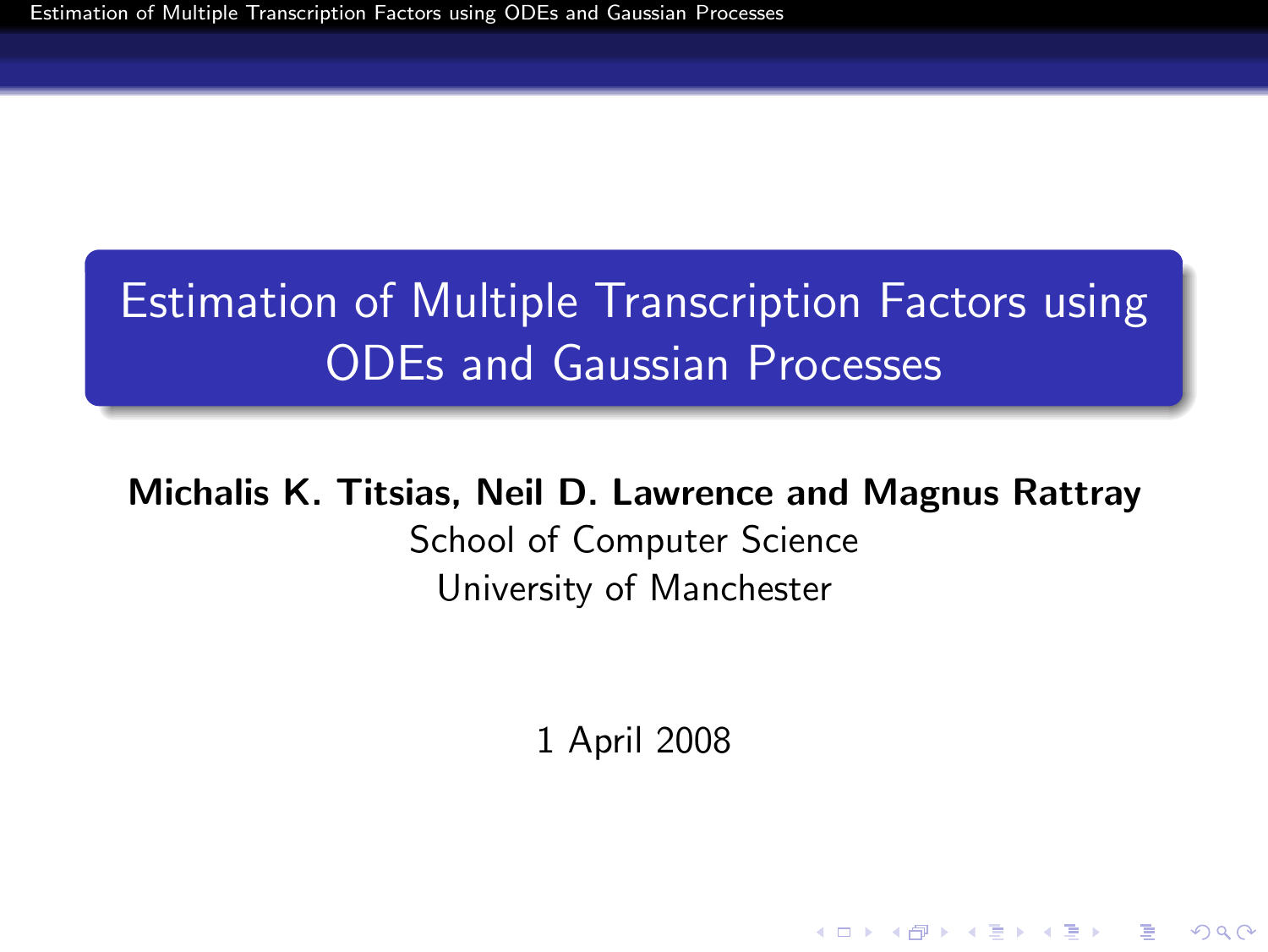[Estimation of Multiple Transcription Factors using ODEs and Gaussian Processes](#page-0-0)

## **Outline**

Learning a single TF with Gaussian processes

K ロ ▶ K @ ▶ K 할 ▶ K 할 ▶ 이 할 → 9 Q Q →

- **•** Multiple TFs
- Experiments and conclusions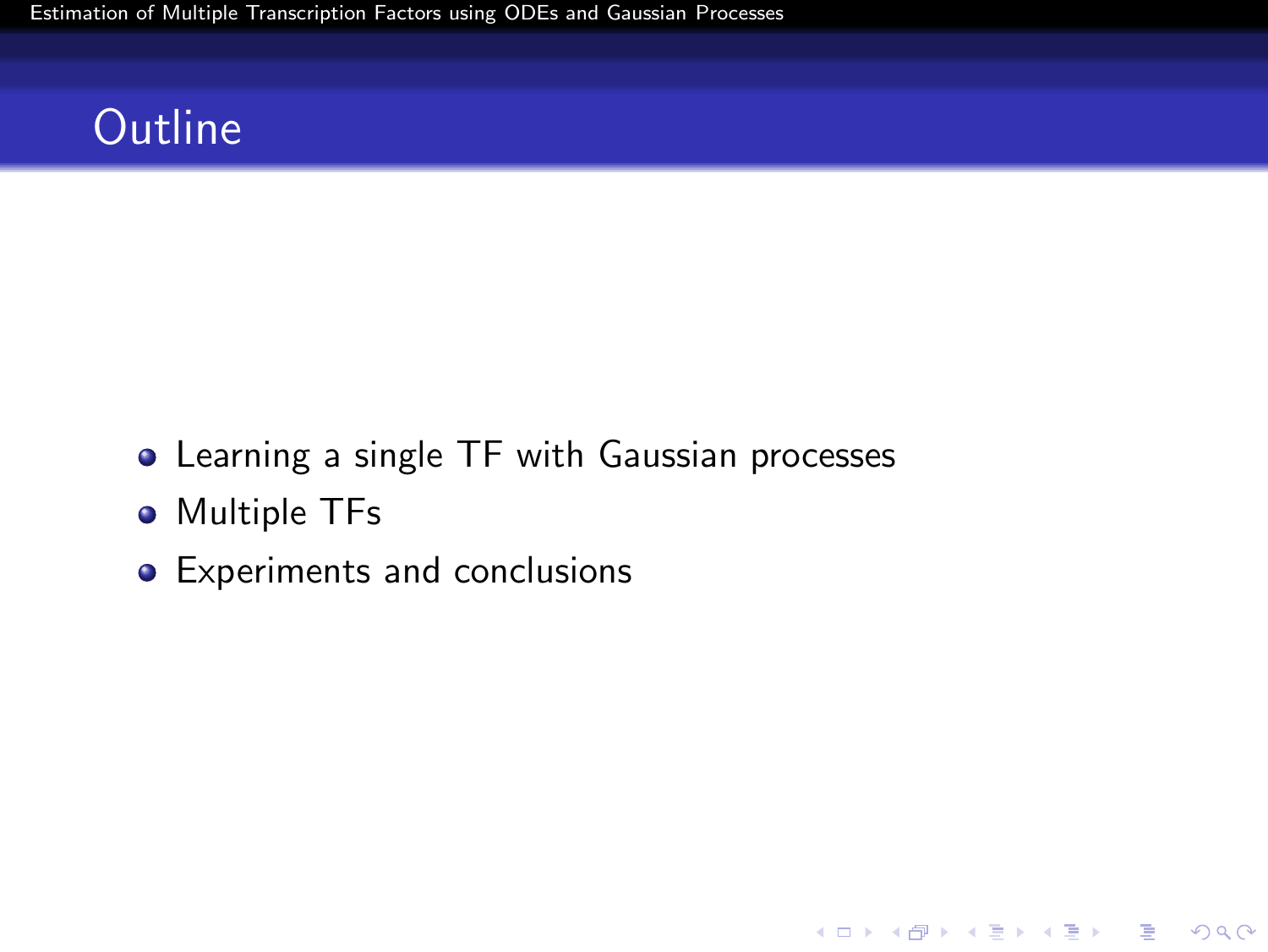## Transcriptional regulation

- Data: Gene expression levels  $y = (y_{it})$  of N genes at T times
- Goal: Model the dynamics of the expression of a set of genes and infer the single transcription factor (TF) that regulates them
- Model: Use a differential equation (Barenco et al. [2006]; Rogers et. al. [2007]; Lawrence et. al. [2007])

$$
\frac{dy_j(t)}{dt}=B_j+S_jg(f(t))-D_jy_j(t)
$$

o where

 $t - time$ 

- $y_i(t)$  expression of the *j*th gene  $f(t)$  - concentration of the transcription factor protein  $D_i$  - decay rate  $B_i$  - basal rate
- $S_i$  Sensitivity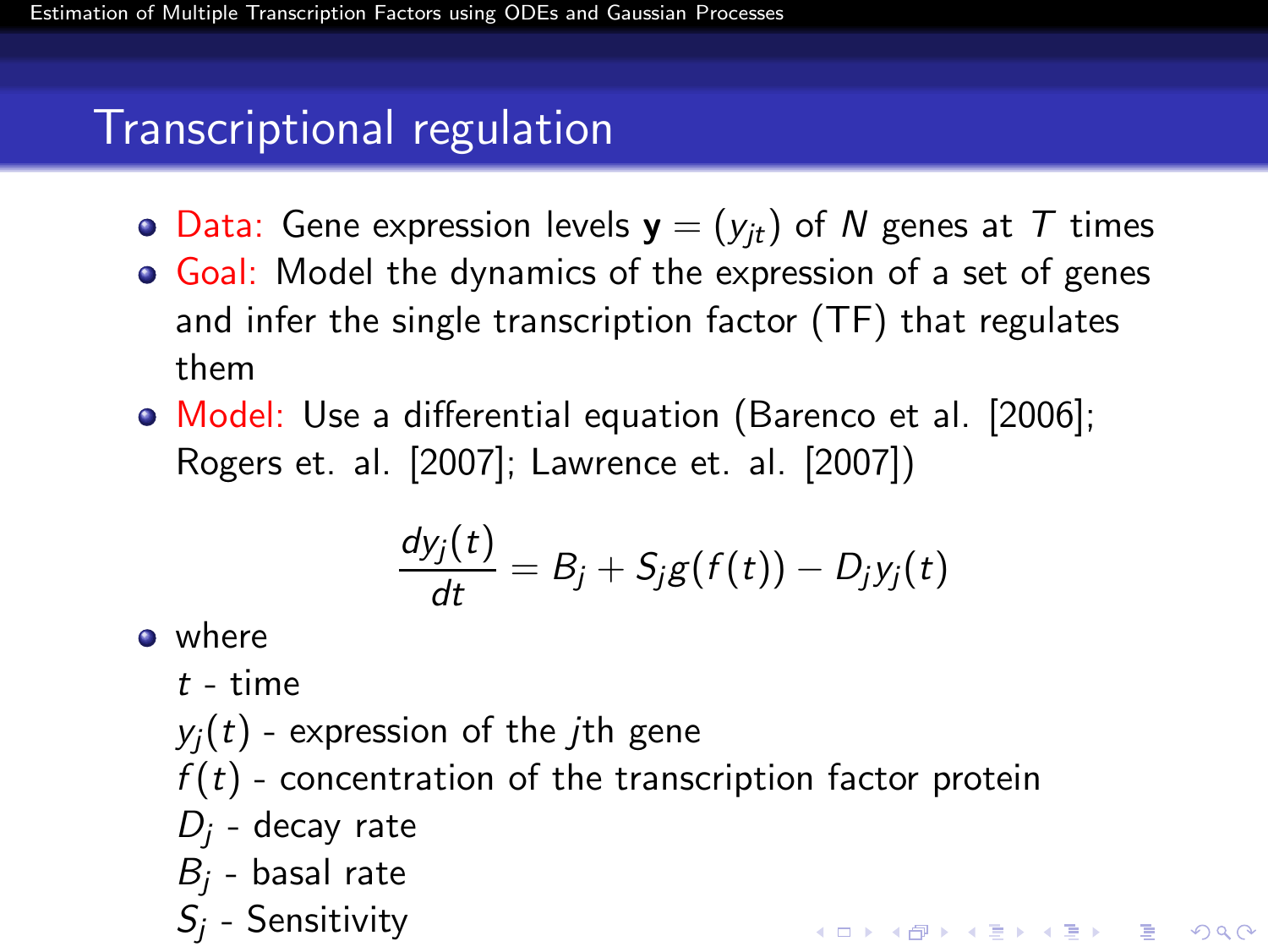## Transcriptional regulation using Gaussian processes

$$
\frac{dy_j(t)}{dt} = B_j + S_j g(f(t)) - D_j y_j(t)
$$

we place a GP prior on the TF concentration function  $f(t)$ .

- $\bullet$  If g is a linear function, then the estimation problem becomes similar to standard GP repression; see Lawrence et. al. [2007].
- **•** However the linear model is less biological plausible. We need to consider positivity constraints and saturation.
- Michaelis-Menten kinetic equation can model this ( the GP prior is placed on the log of the TF):

**A O A G A 4 O A G A G A 4 O A 4 O A 4 O A 4 O A 4 O A 4 O A 4 O A 4 O A 4 O A 4 O A 4 O A 4 O A** 

• Activation 
$$
\frac{dy_j(t)}{dt} = B_j + S_j \frac{\exp(f(t))}{\exp(f(t)) + \gamma_j} - D_j y_j(t)
$$

• Representation 
$$
\frac{dy_j(t)}{dt} = B_j + S_j \frac{1}{\exp(f(t)) + \gamma_j} - D_j y_j(t)
$$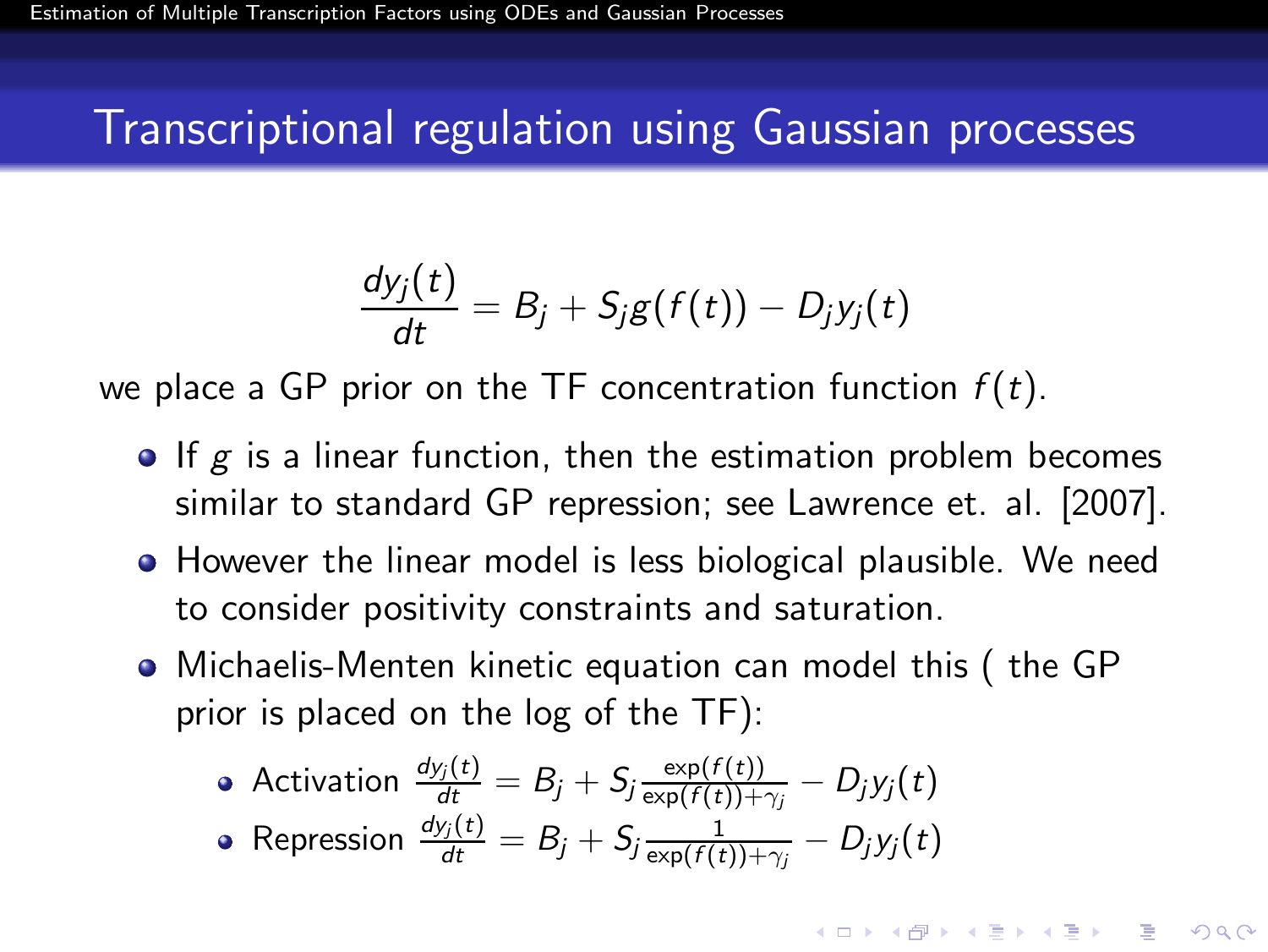## Multiple TFs

We wish to generalize the Gaussian process framework in order to estimate from gene expression data multiple and possibly interacting TFs.

**KORK EXTERNE PROVIDE** 

We are interested in the non-linear response case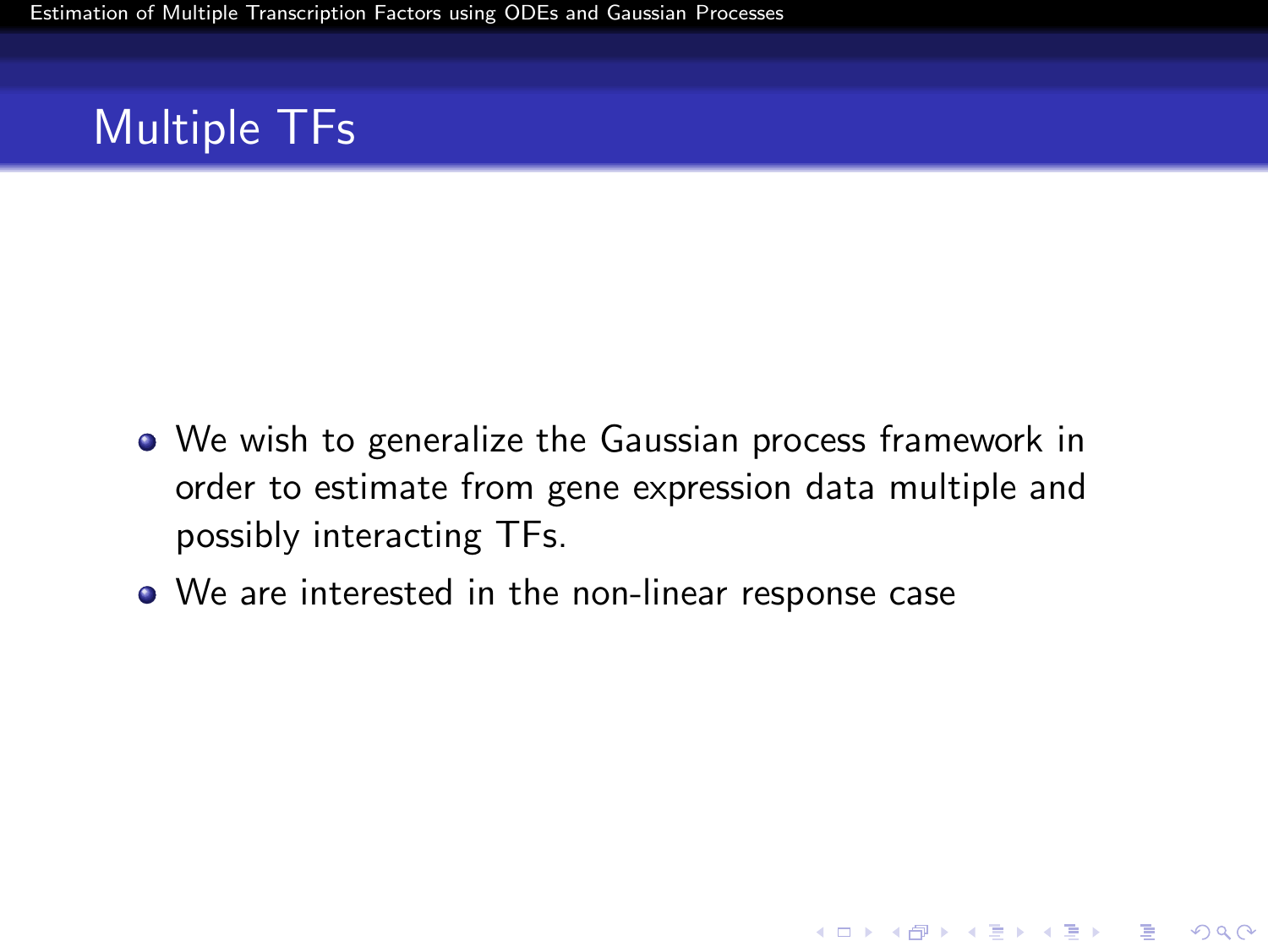## Learning multiple TFs

• General form of the multiple TF model

$$
\frac{dy_j(t)}{dt}=B_j+S_jg(f_1(t),\ldots,f_l(t);{\bf w}_j)-D_jy_j(t),\quad (1)
$$

**ADD YEARS ARA YOUR** 

where the *I*-dimensional vector  $w_i$  stores the interaction weights between the *i*th gene and the *I* TFs. There may be also some bias weight  $w_{0j}$  for each gene.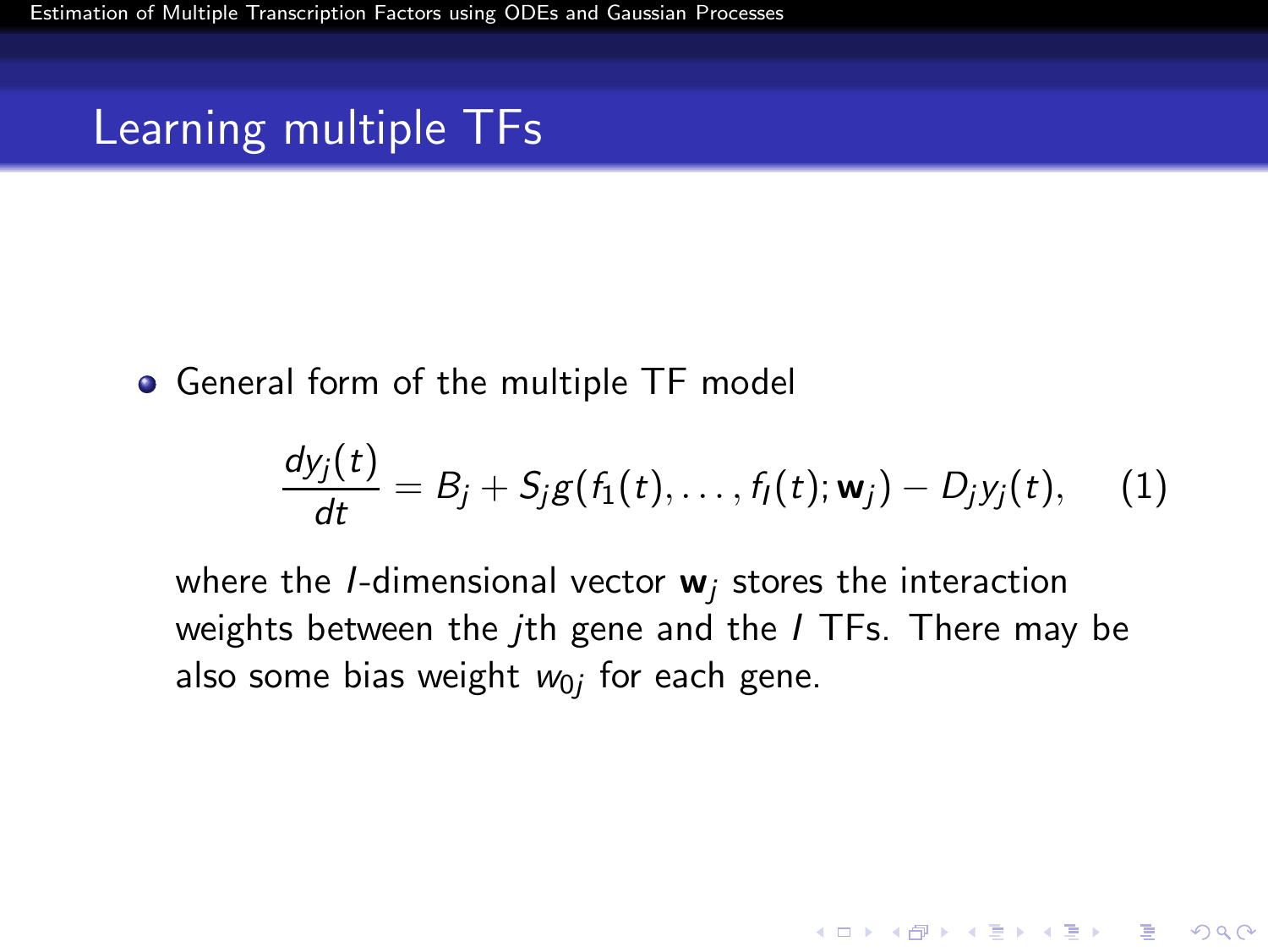## Sigmoid model

• Choose the joint activation function  $g(u)$  to be the sigmoid

$$
h_j=\sum_{i=1}^I w_{ji}f_i(t)+w_{j0},
$$

$$
g(h_j)=\frac{1}{1+\exp(-h_j)}.
$$

- For single TF the above activation function gives rise to Michaelis-Menten when we fix  $w_i = 1$ .
- For the repressor case we set  $w_i = -1$ , which however doesn't give rise to the exact Michaelis-Menten repressor equation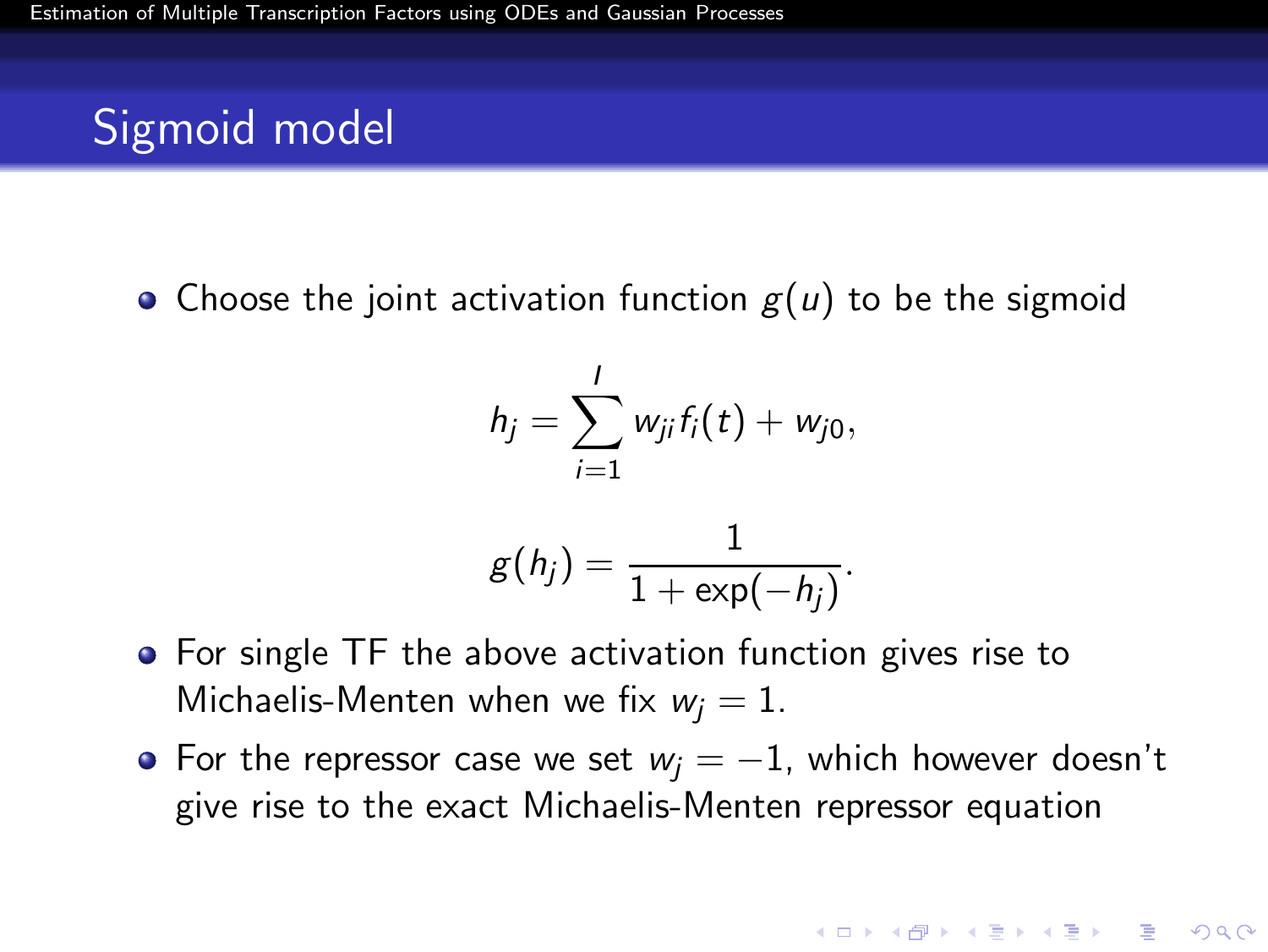## Bayesian model

**o** Likelihood:

$$
\prod_{j=1}^N\prod_{t=1}^T p(y_{jt}|\{\mathbf{f}_i(1\leq p\leq P_t)\}_{i=1}^I, \{A_j, B_j, D_j, S_j\}, \mathbf{w}_j, \sigma_j^2),
$$

(2)

**ADD YEARS ARA YOUR** 

where these terms are Gaussians and  $\sigma_j^2$  is gene-specific variance

- **•** Prior
	- Kinetics  $\{A_j,B_j,D_j,S_j\}$  are positive and are represented in the log space: Gaussian priors are used
	- $\{\mathbf{f}\}_{i=1}^I$  are the log of the TFs: GP rbf priors with separate lengthscales
	- $\bullet$  {w<sub>i</sub>} take real values: Gaussian priors are used
	- Noise variances and GP lengthscales  $\{\sigma_j^2,\ell_j^2\}$ : Gamma priors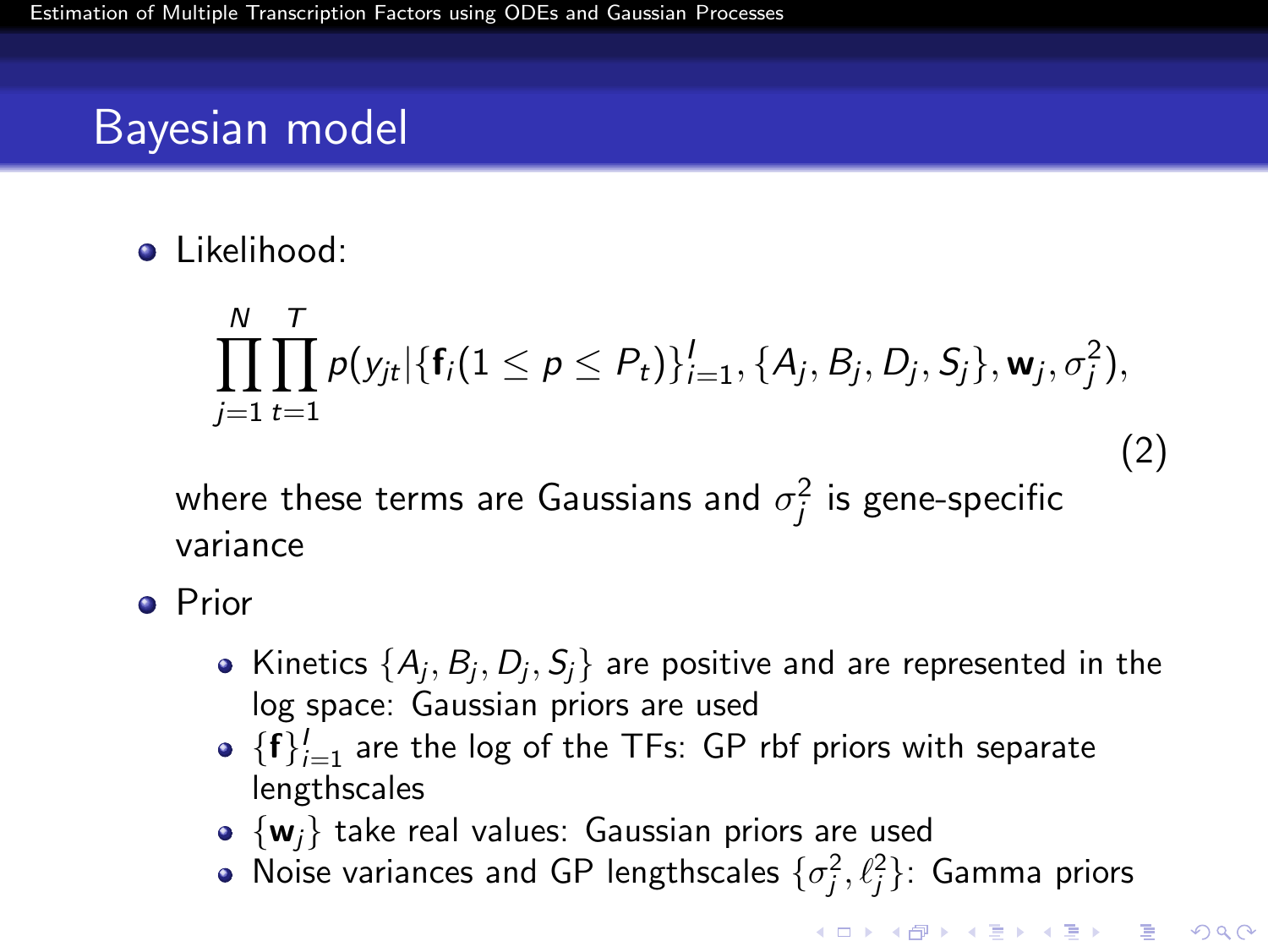## MCMC

Component-wise M-H algorithm. Iteratively sample from conditional posteriors:

- $\bullet\,$  For  $i=1,\ldots,$  I sample  ${\sf f}_i$  from the conditional posterior based on the approach of Titsias et. al [2009]
- $\bullet\,$  For  $j=1,\ldots,N$  sample the kinetic parameters  $\{A_j,B_j,D_j,S_j\}$
- **3** For  $j = 1, ..., N$  sample the interaction weights  $w_j$
- $\bullet\,$  For  $j=1,\ldots,N$  sample the gene-specific noise variance  $\sigma_j^2.$
- ${\bf 5}$  For  $i=1,\ldots, l$  sample the lengthscale  $\ell_i^2$  of the rbf kernel function.

**ADD YEARS ARA YOUR**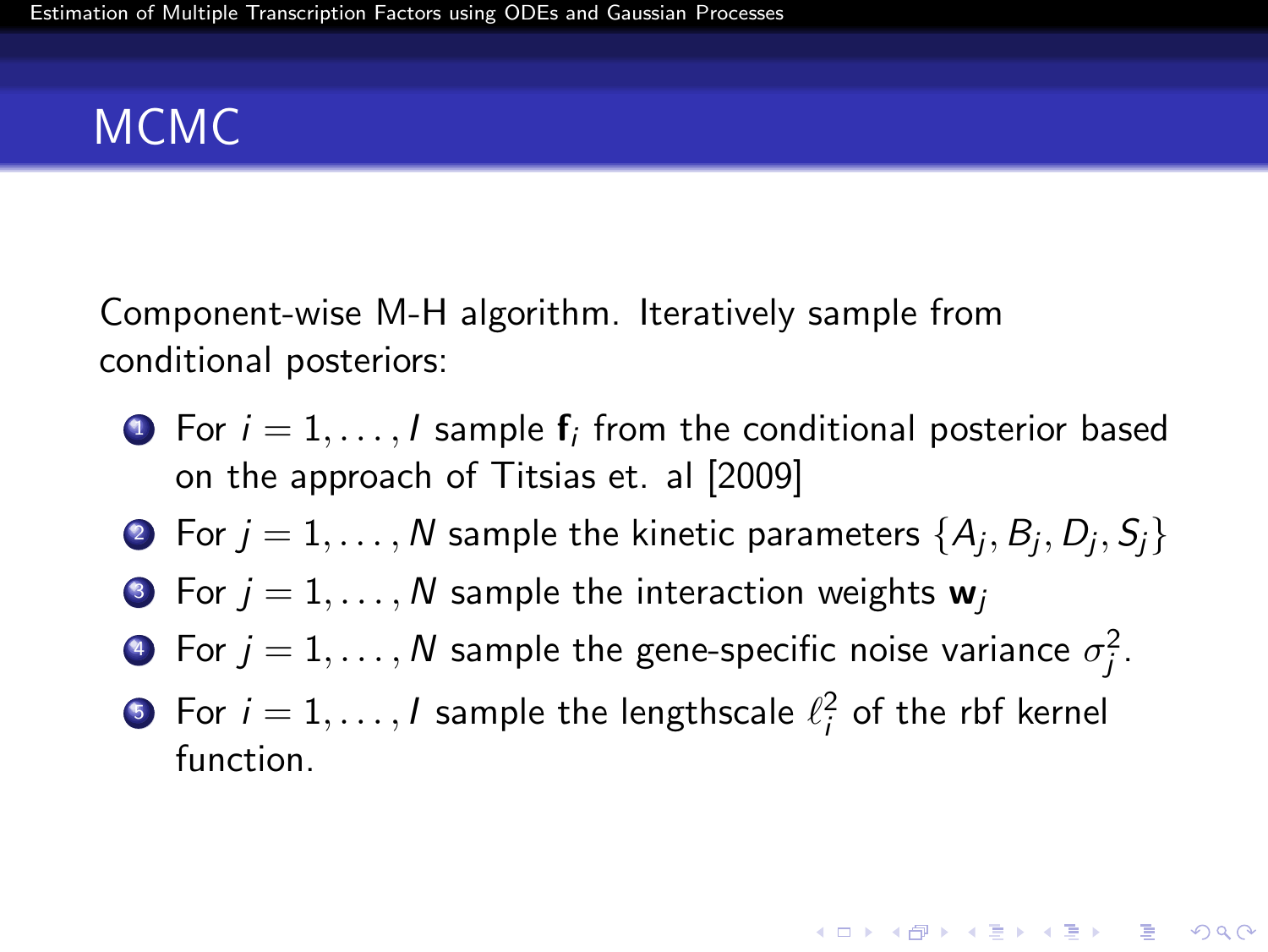## Side Information

Learning the real TFs that produced the gene expression is not easy because of identifiability problems in parameter space and limited amount of data. Side information obtained from ChiP data can be useful.

- $\bullet$  Side information involves the weights W that represent the interactions between genes and TFs. W is  $N \times I$  matrix where N the number of genes and I the number of TFs.
- Side information can be expressed as a binary  $N \times I$  matrix X. When  $x_{ii} = 0$ , there is no interaction between the j gene and the *i* TF, thus  $w_{ii} = 0$ . When  $x_{ii} = 1$ , the value  $w_{ii}$  can take a positive or negative value which must be inferred by MCMC.
- This scheme can be generalized to probabilistically expressed side information where each  $x_{ij}$  is drawn from some probability  $\pi_{ii}$  that expresses our prior belief that the *j* gene has been regulated by the  $i$  TF.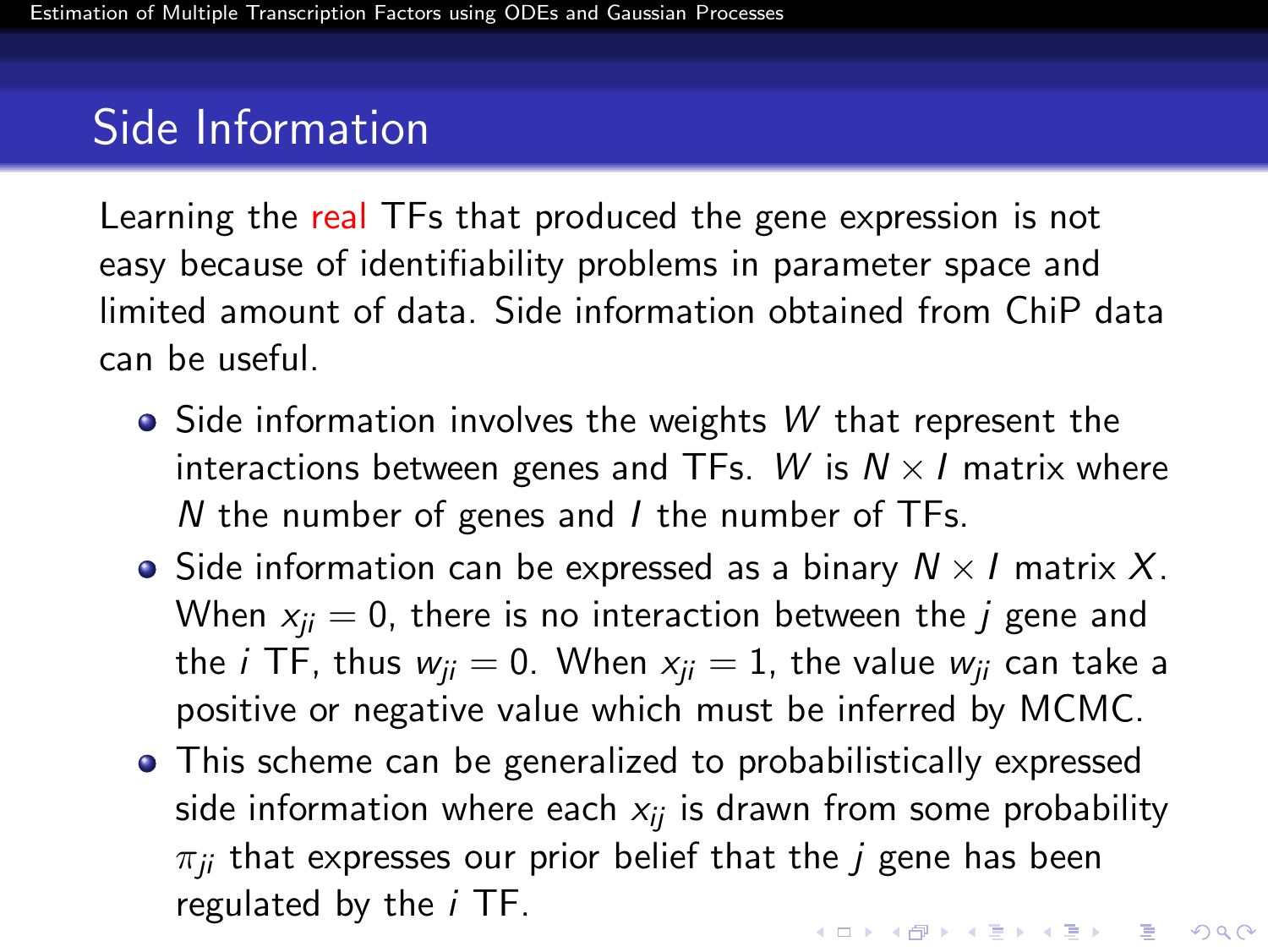- We consider a toy example with two TFs, that can regulate 20 genes.
- We assume that we have deterministic side information for 8 out of 20 genes. i.e. we know which weights  $w_{i1}$  and  $w_{i2}$  are zero for these 8 genes, say  $i = 1, \ldots, 8$ .
- <span id="page-10-0"></span>We also assume that the initial conditions in the differential equations are all zero and also that we know the initial (at  $t = 0$ ) activation of the TFs. The number of non-zero elements in the  $20 \times 2$  matrix W is 25.

**ADD YEARS ARA YOUR**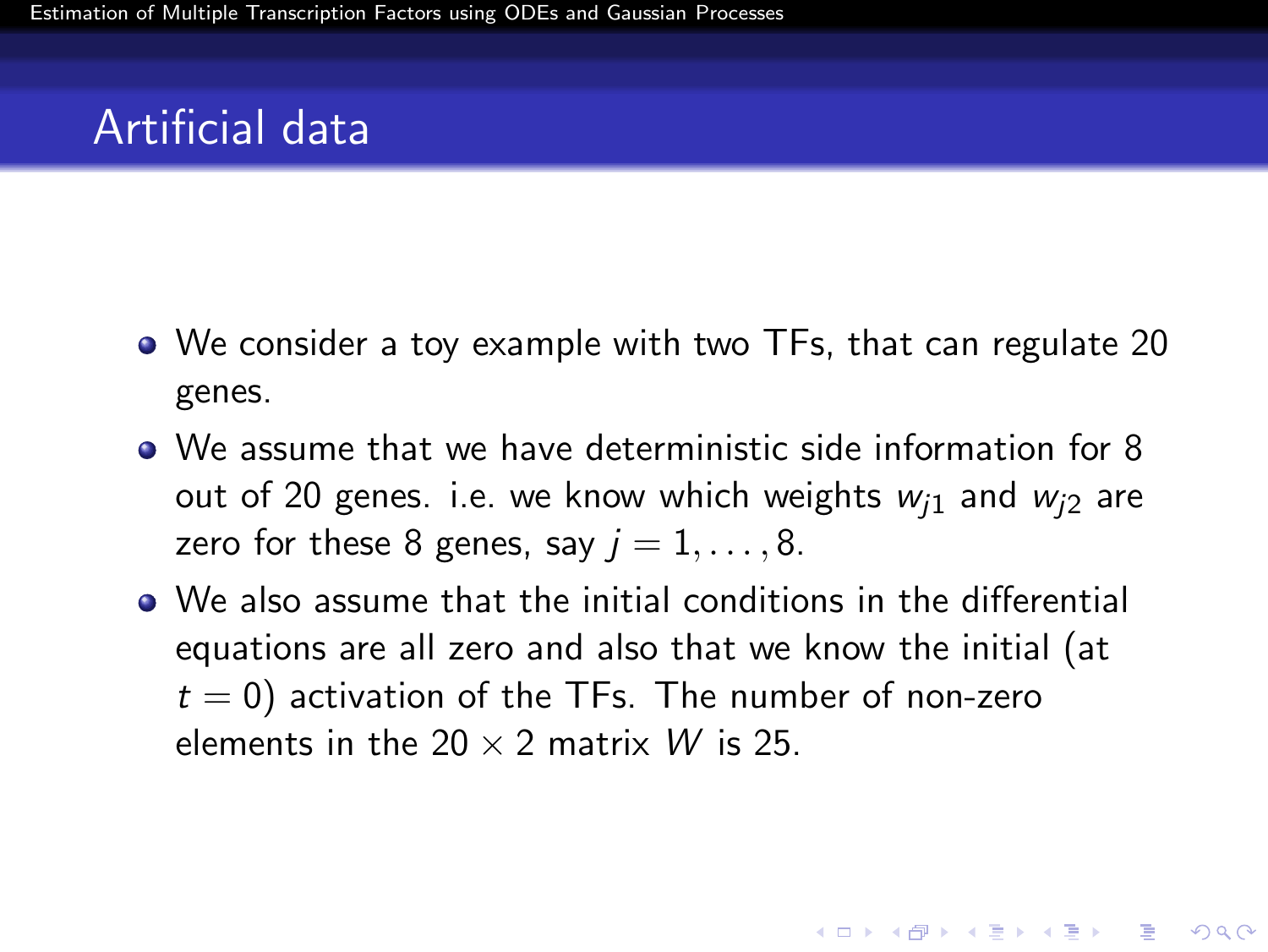

<span id="page-11-0"></span>Figure: The inferred profiles of the two TFs (in the log space). With red solid lines are the ground-truth TFs used to generate the toy data. With blue lines shaded error bars are the inferred TF [pro](#page-10-0)[file](#page-12-0)[s](#page-10-0)[.](#page-11-0)

 $299$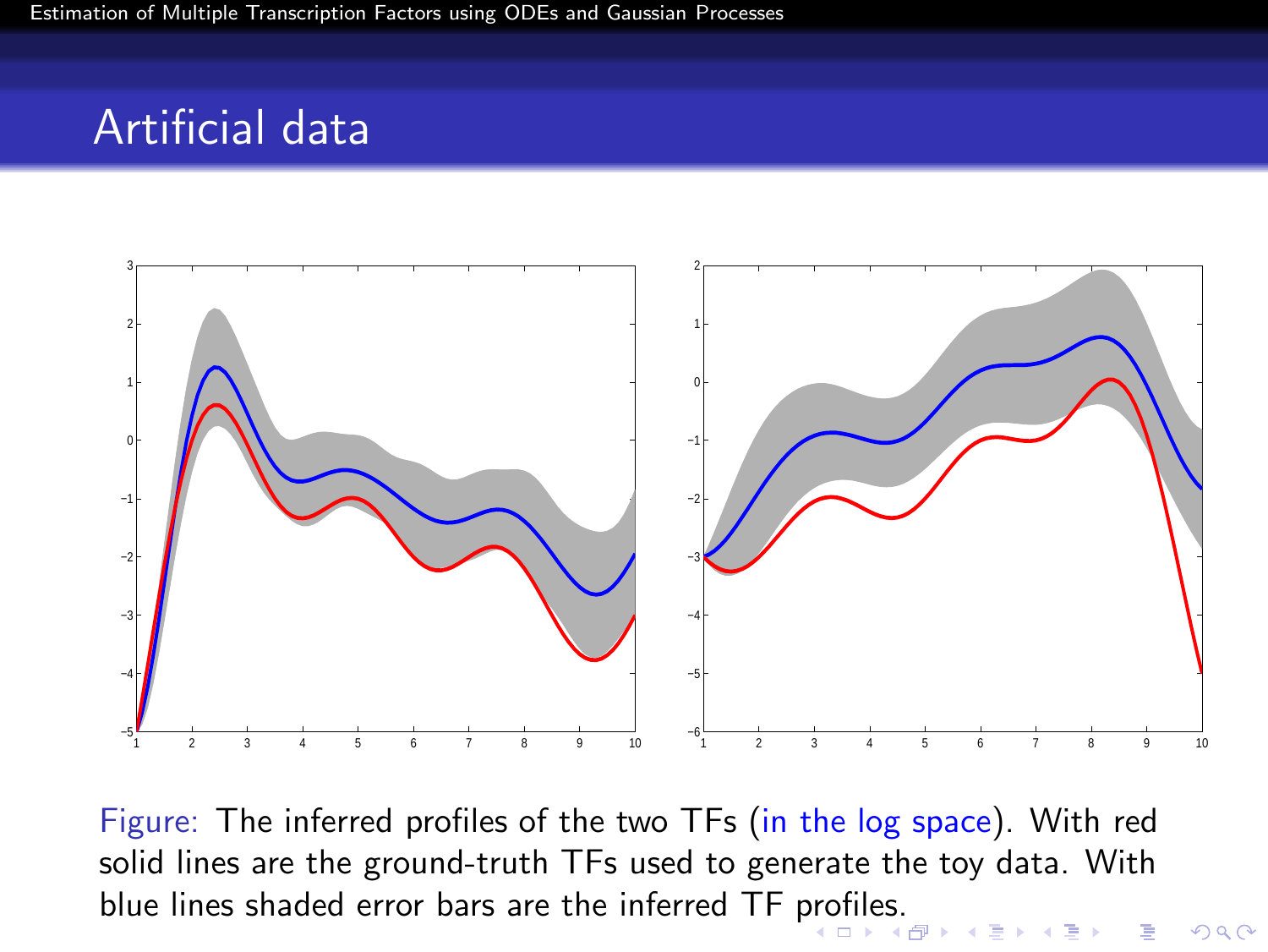

<span id="page-12-0"></span>Figure: The predicted gene expressions. Red crosses represent the actual gene expression and the blue line with shaded error bars are the prediction found by MCMC.K ロ ▶ K @ ▶ K 할 > K 할 > 1 할 > 1 이익어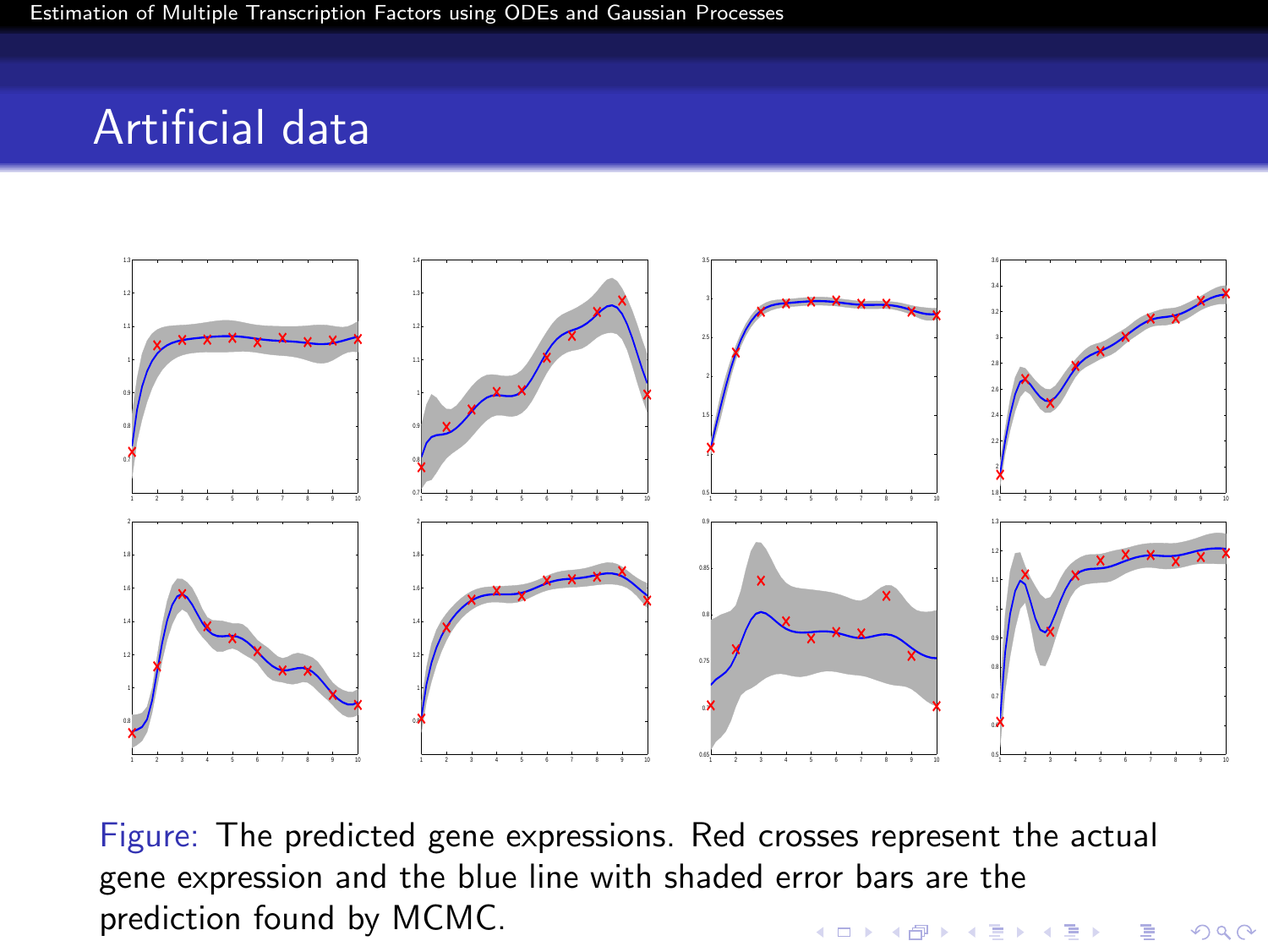

Figure: The predicted gene expressions. Red crosses represent the actual gene expression and the blue line with shaded error bars are the prediction found by MCMC.K ロ ▶ K @ ▶ K 할 > K 할 > 1 할 > 1 이익어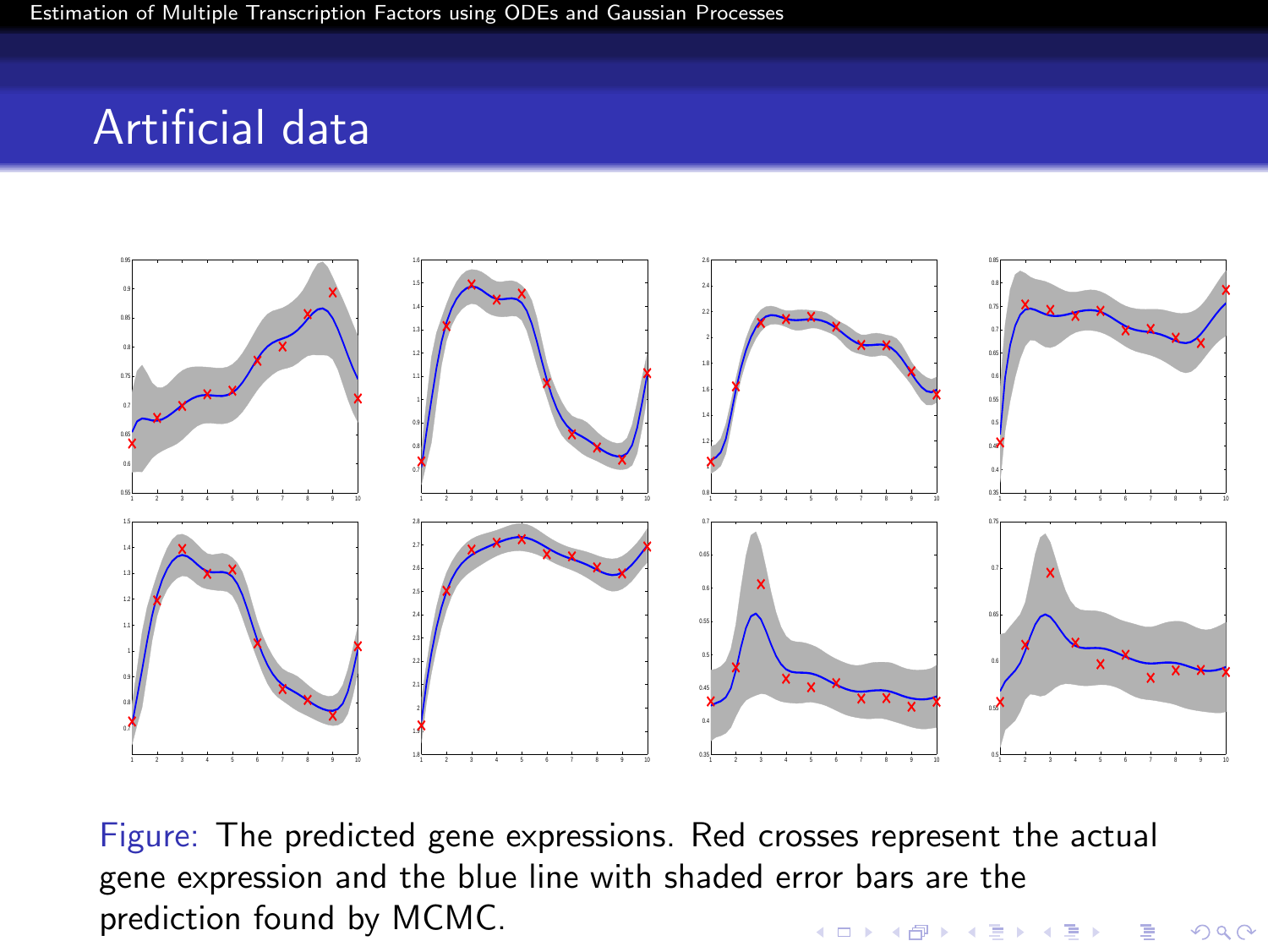

Figure: The inferred basal rates for the 20 genes.

イロメ イ部メ イ君メ イ君メ È  $299$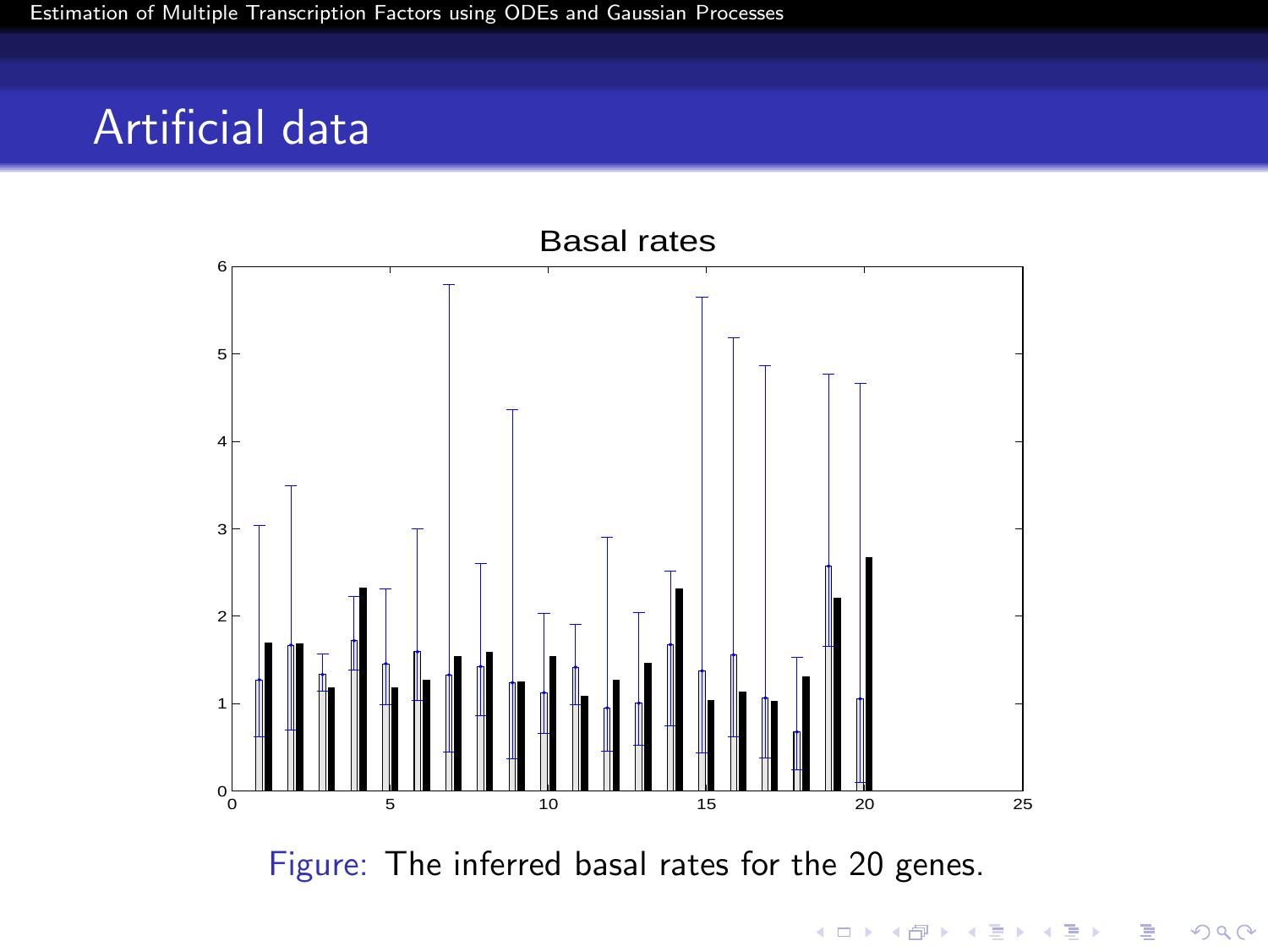

イロン イ部ン イ君ン イ君ン 重  $-990$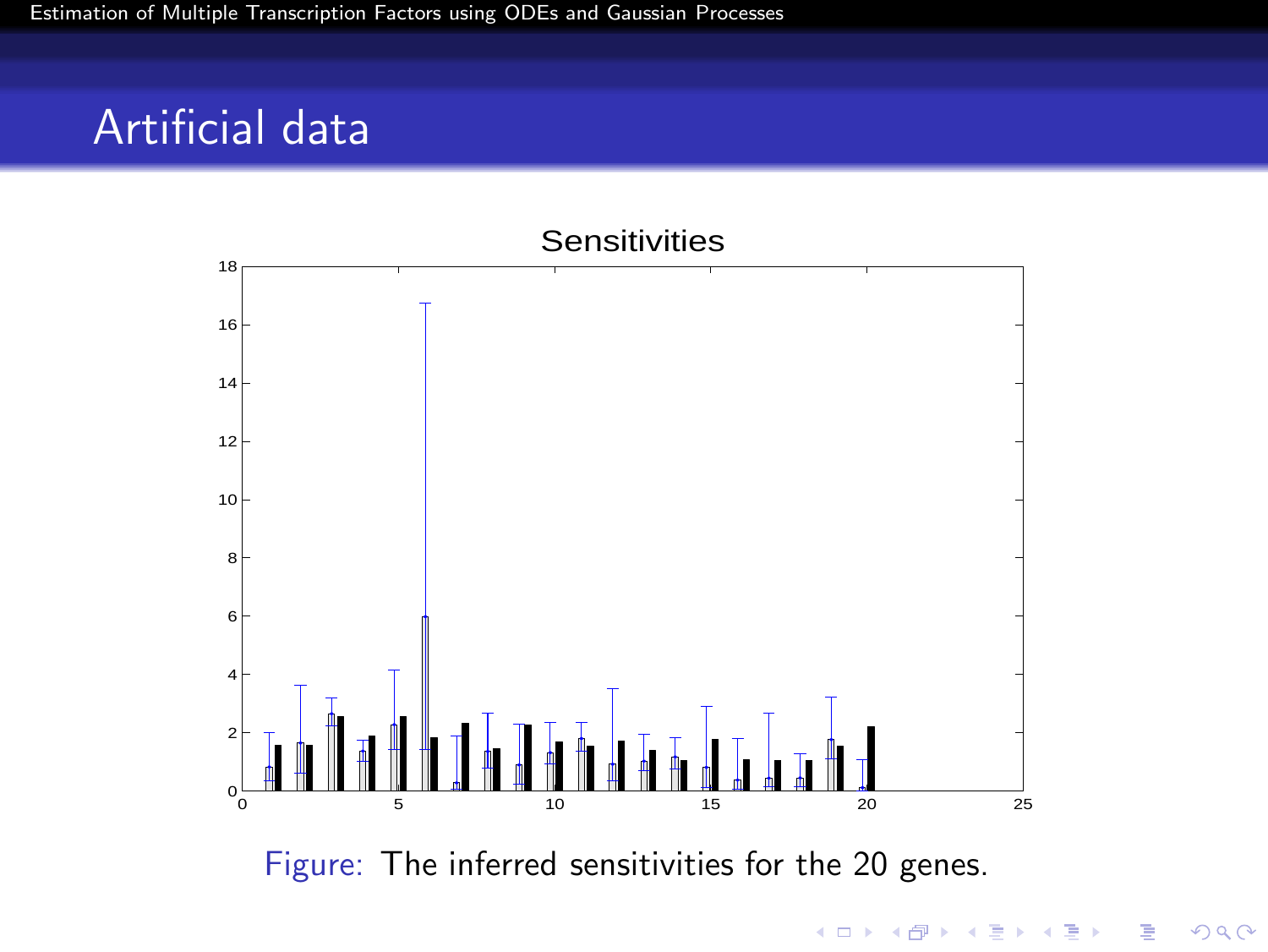

イロメ イ部メ イ君メ イ君メ 目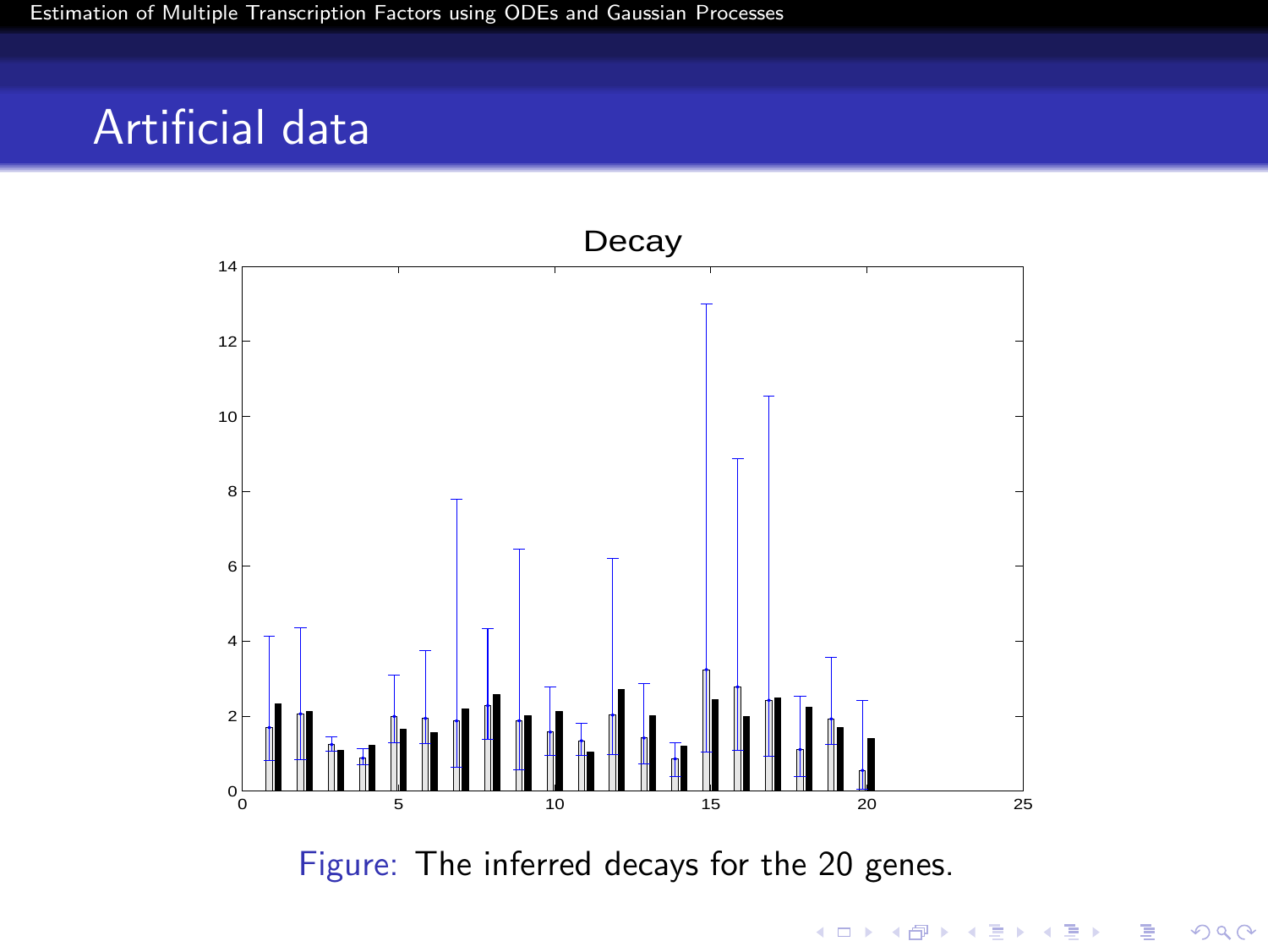

Figure: The inferred interaction weights W. (left) show the interaction weights between the first TF and the 20 genes. (right) show the corresponding weights for the second TF.**ADD YEARS ARA YOUR**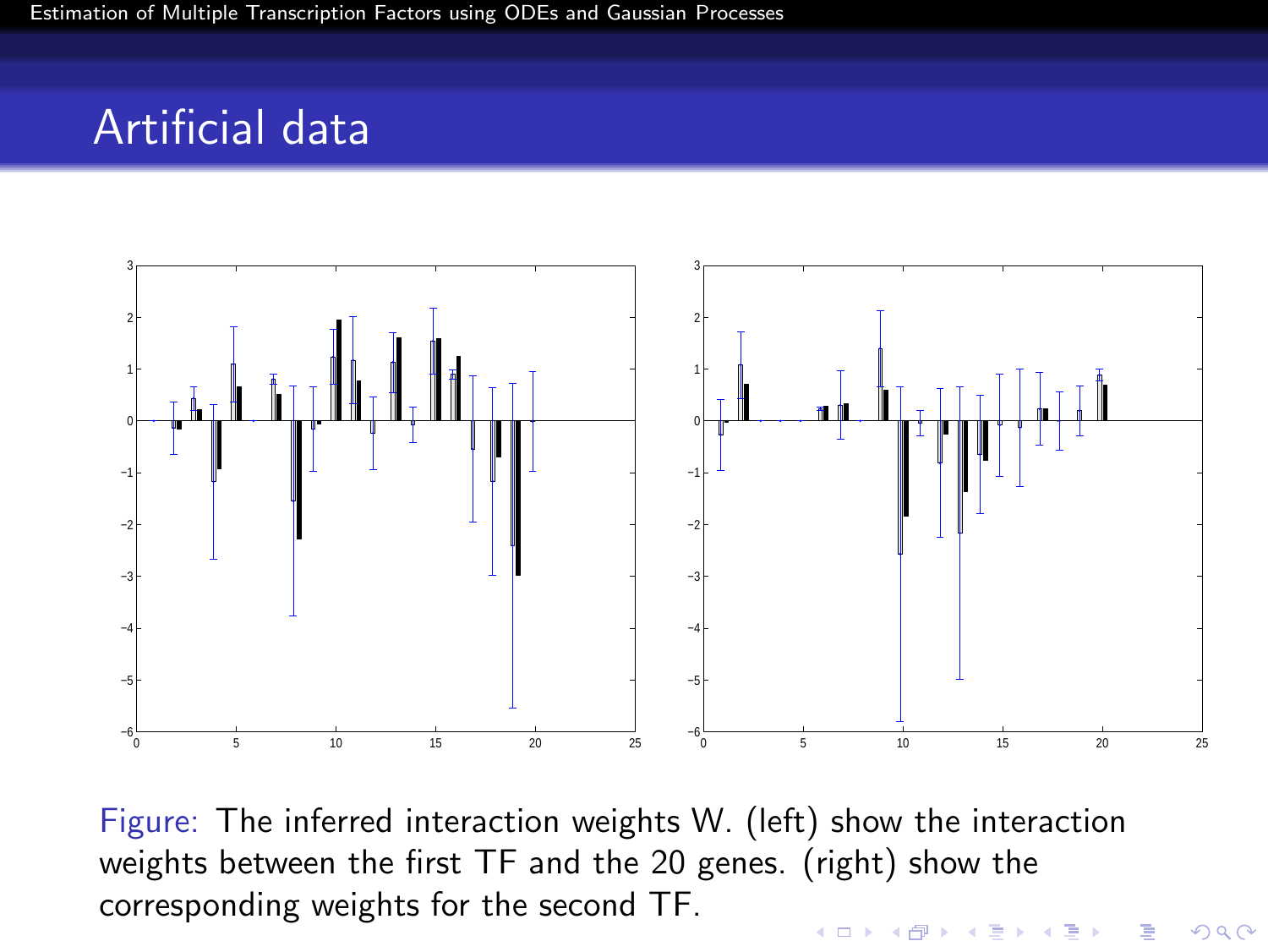## Spelman et. al. yeast data

We selected 30 genes regulated by 3 TFs. The 3 TFs are MBP1, FKH2 and STE12. The selection was done based on the ChiP data avalaible so that only the genes that are regulated exclusively by at least one of these 3 TFs were selected.

**ADD YEARS ARA YOUR**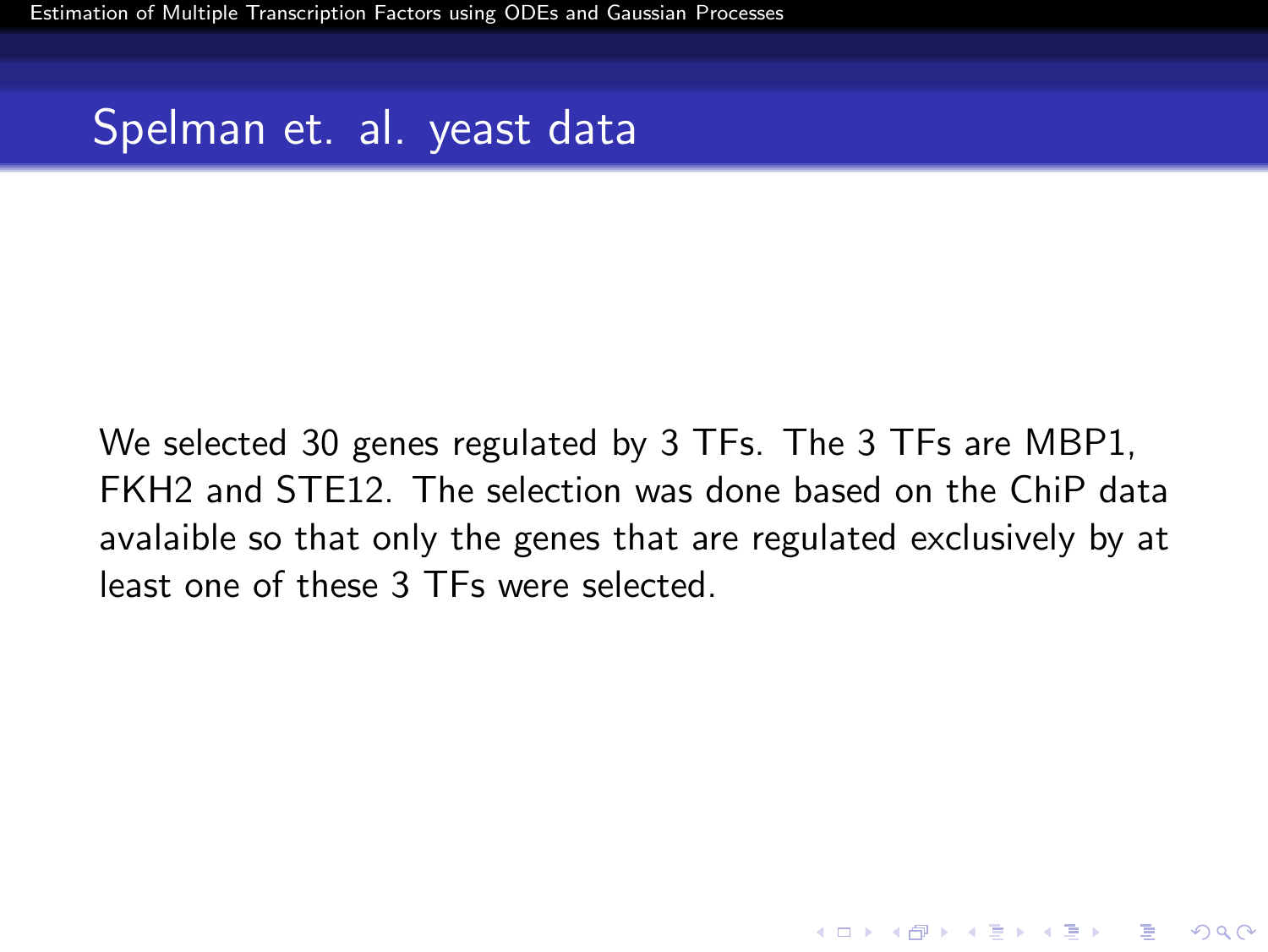#### Yeast data



Figure: The predicted gene expressions. Red crosses represent the actual gene expression and the blue line with shaded error bars are the prediction found by MCMC.K ロ ▶ K @ ▶ K 할 > K 할 > 1 할 > 1 이익어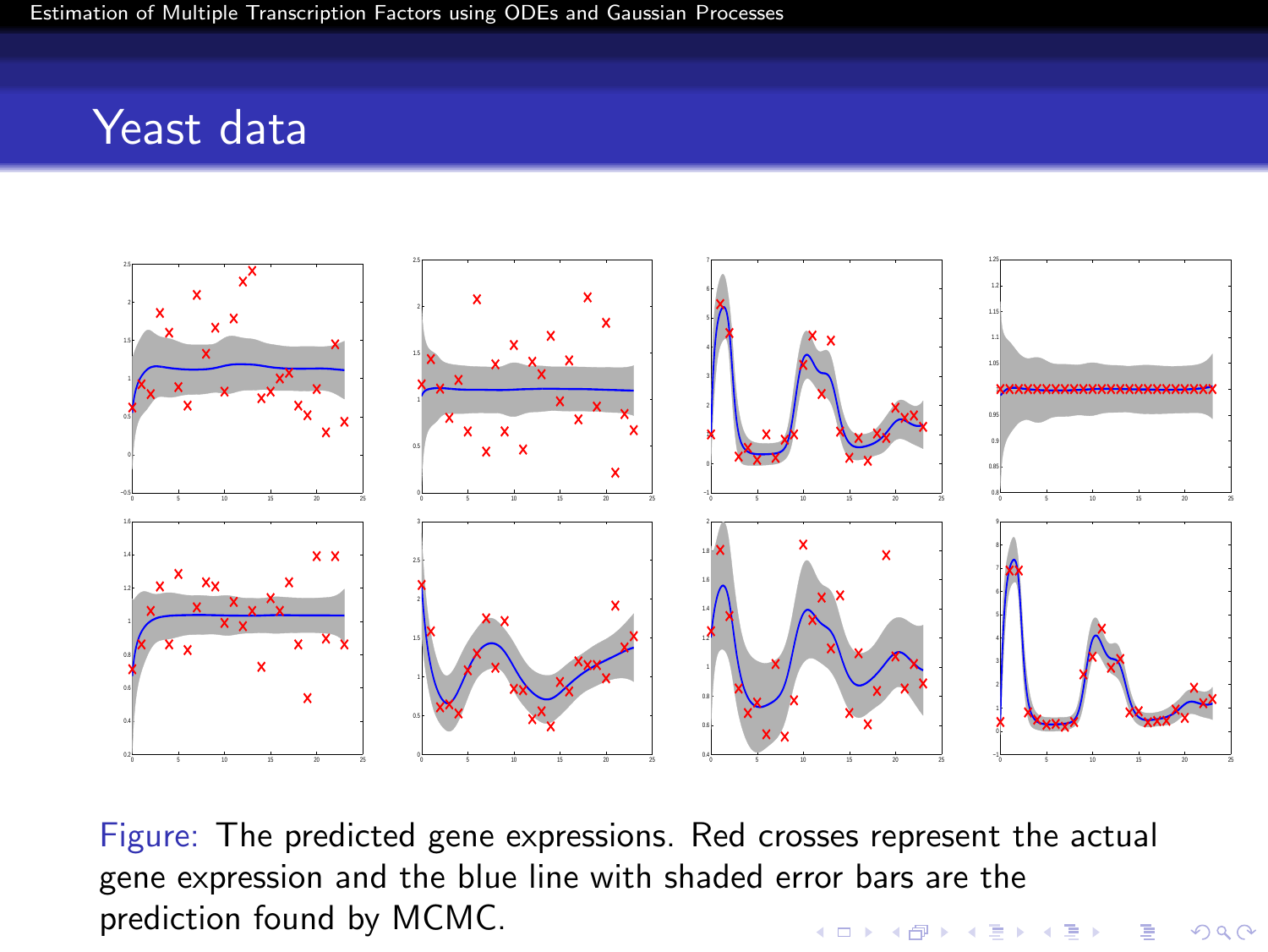#### Yeast data



Figure: The predicted gene expressions. Red crosses represent the actual gene expression and the blue line with shaded error bars are the prediction found by MCMC.**K ロ ▶ K @ ▶ K 할 X K 할 X - 할 X - 9 Q Q ^**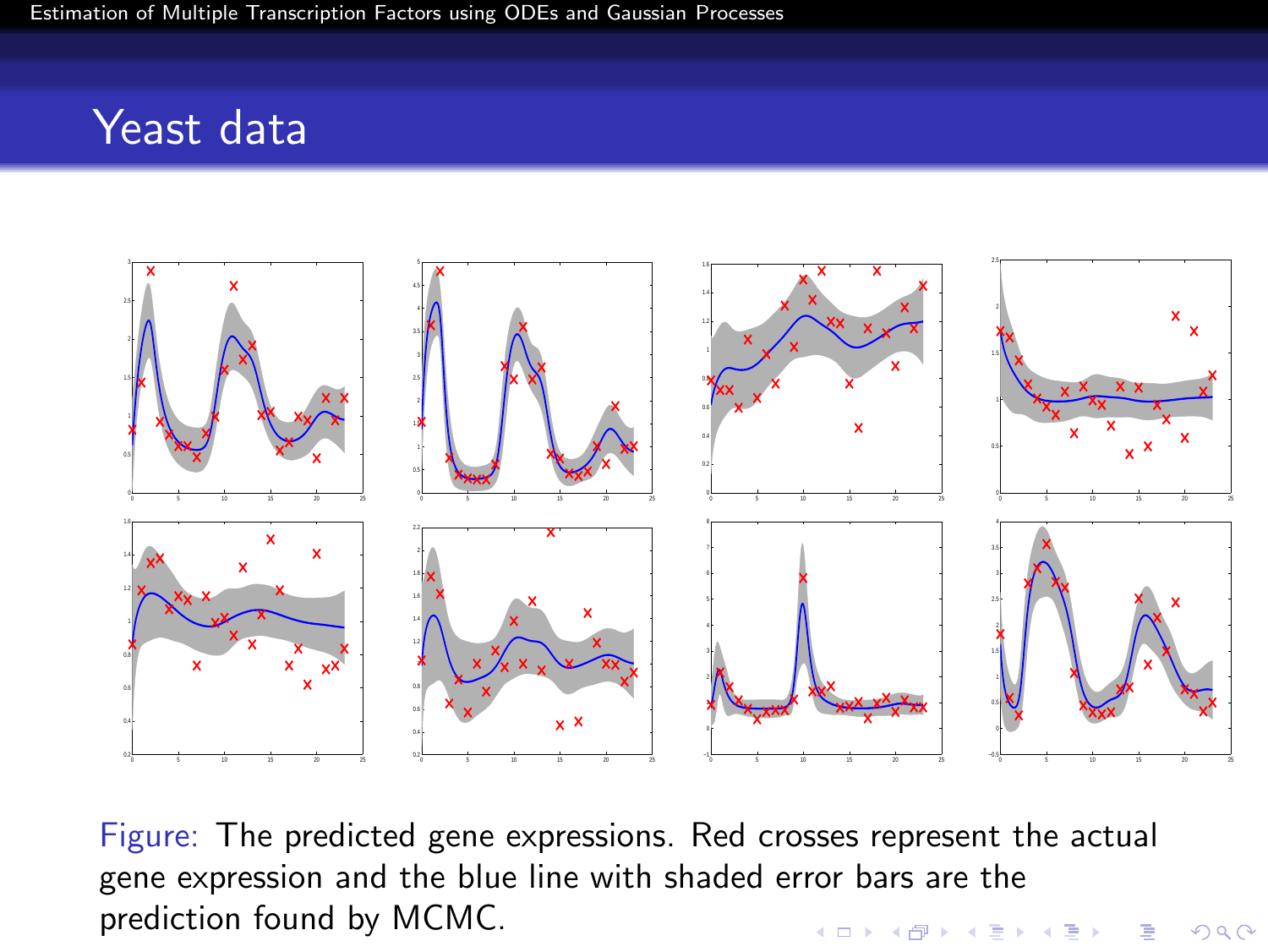## Yeast data



Figure: TF profiles

K ロ ▶ K @ ▶ K 할 ▶ K 할 ▶ ... 할 ... 900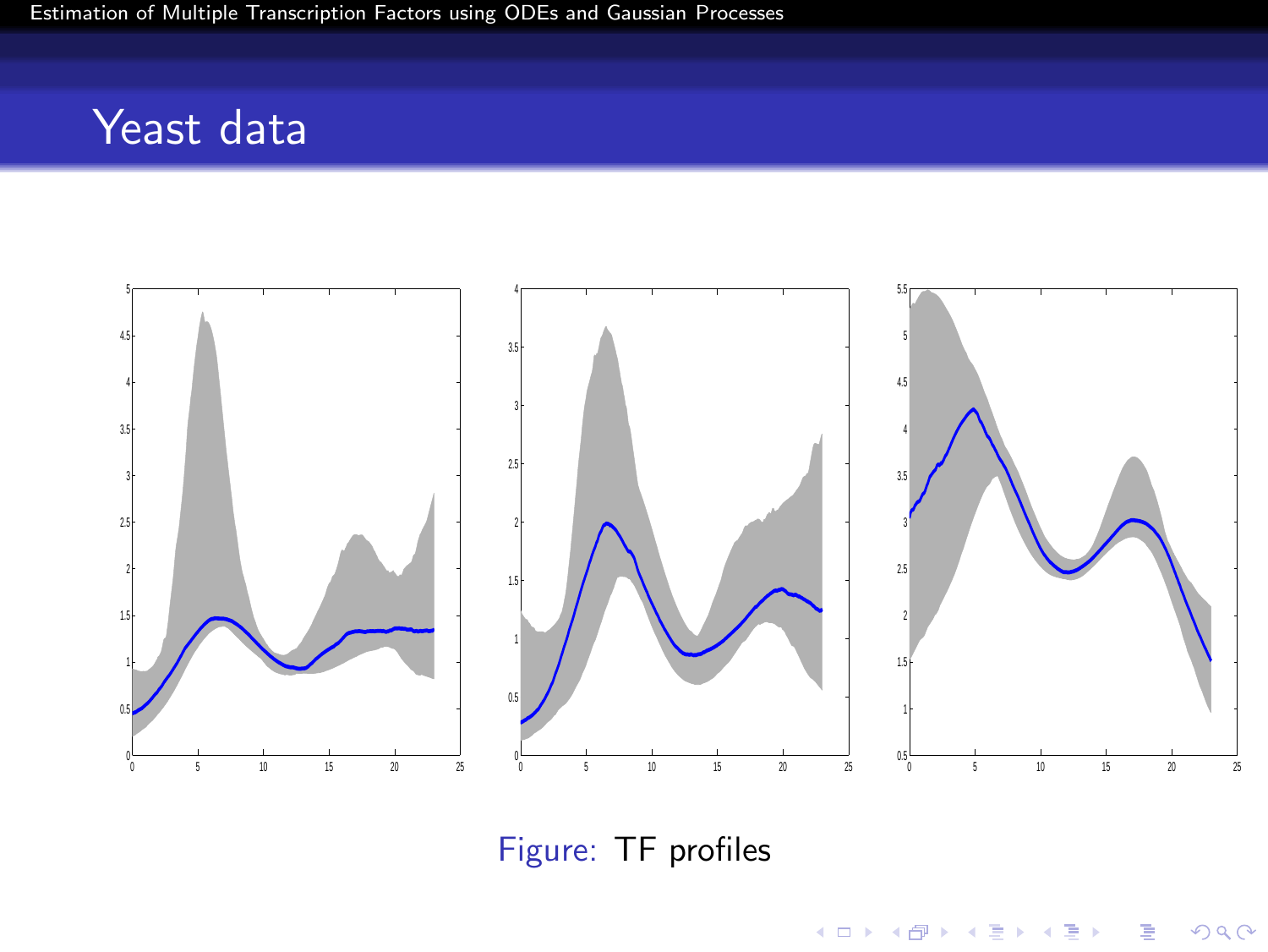## Sigmoid model

• The sigmoid model is perhaps less biologically plausible. Particularly it assumes that all TFs (activators and repressors) are combined by multiplication

$$
sigmoid = \frac{1}{1 + \prod_{p=1}^{\infty} [\exp(f_p(t))]^{-w_{jp}} \exp(-w_{j0})}
$$

recall that  $\exp(f_p(t))$  is the TF.

- This does not look so intuitive.
- Can we define activation functions where the combination is done by addition?
- Saturation and the ability of repressors to turn off the gene expression must be incorporated.
- Next we discuss such a model which can be viewed as a generalization of the Michaelis-Menten model for the single TF case.**ADD YEARS ARA YOUR**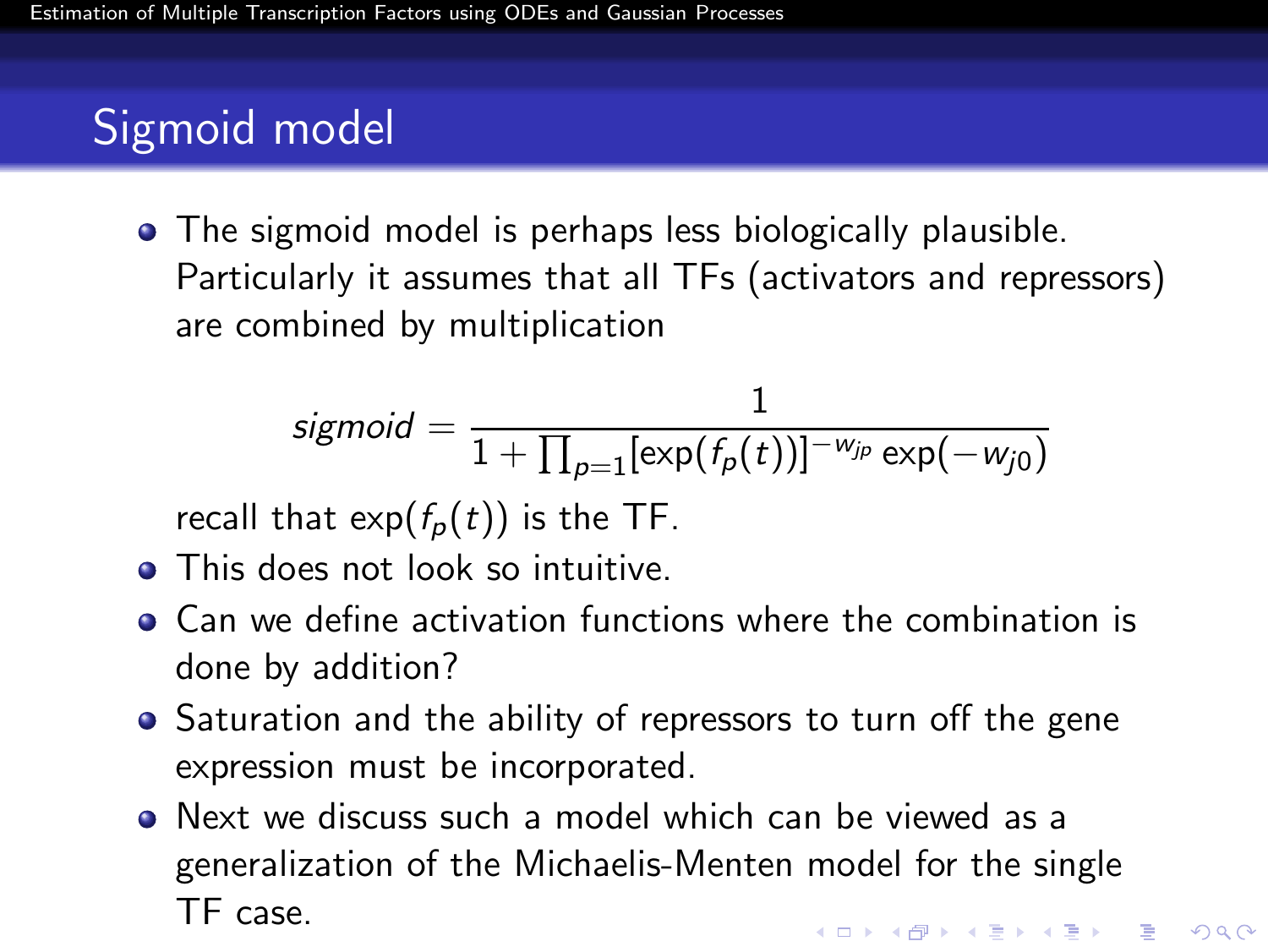#### Michaelis-Menten multiple TF model

$$
\frac{dy_j(t)}{dt} = B_j + S_j g(f_1(t), \ldots, f_l(t); \mathbf{w}_j) - D_j y_j(t), \qquad (3)
$$

- Let  $P = \{1, \ldots, P\}$  be the set of all TFs
- $\bullet$  A<sub>i</sub> be the set of TFs that are activators for *j*th gene and  $R_i$ the set of repressors.
- $\bullet$  A<sub>i</sub> ∪ R<sub>i</sub>  $\subseteq$  P. That is some of the TFs may not regulate the jth gene
- **The activation function takes the form**

$$
g = \frac{\sum_{i \in R_j} w_{ji} + \sum_{i \in A_j} w_{jp} \exp(f_i(t))}{1 + \sum_{i \in R_j} w_{ji} \exp(f_i(t)) + \sum_{i \in A_j} w_{ji} \exp(f_i(t))}
$$

where  $w_{ii}$  are now non-negative and can be thought as relative sensitivities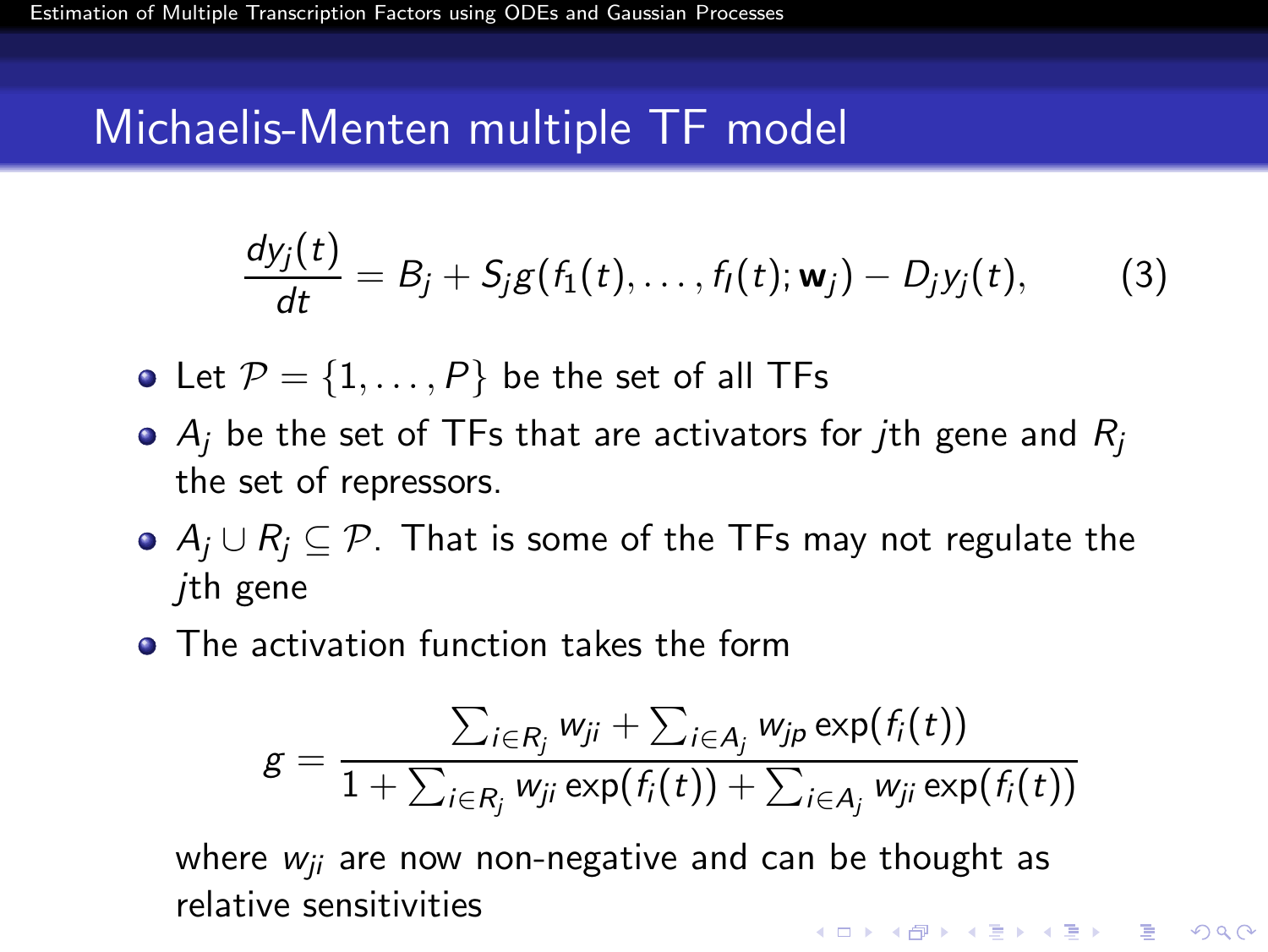## Michaelis-Menten multiple TF model

$$
g(f_1(t),\ldots,f_l(t);{\mathbf w}_j)=\frac{\sum_{i\in R_j}w_{ji}+\sum_{i\in A_j}w_{ji}\exp(f_i(t))}{1+\sum_{i\in R_j}w_{ji}\exp(f_i(t))+\sum_{i\in A_j}w_{ji}\exp(f_i(t))}
$$

Michaelis-Menten equation for a single TF can be obtained as a special case

• Activation: 
$$
A_j = \{1\}, R_j = \emptyset
$$
,

$$
g(f_1(t); \mathbf{w}_j) = \frac{w_{j1}f_1(t)}{1 + w_{j1}f_1(t)} = \frac{f_1(t)}{\gamma_j + f_1(t)}
$$
\n• Representation:  $A_j = \emptyset$ ,  $R_j = \{1\}$ 

$$
g(f_1(t); \mathbf{w}_j) = \frac{w_{j1}}{1 + w_{j1}f_1(t)} = \frac{1}{\gamma_j + f_1(t)}
$$
  
where  $\gamma_j = \frac{1}{w_{j1}}$ 

 $2990$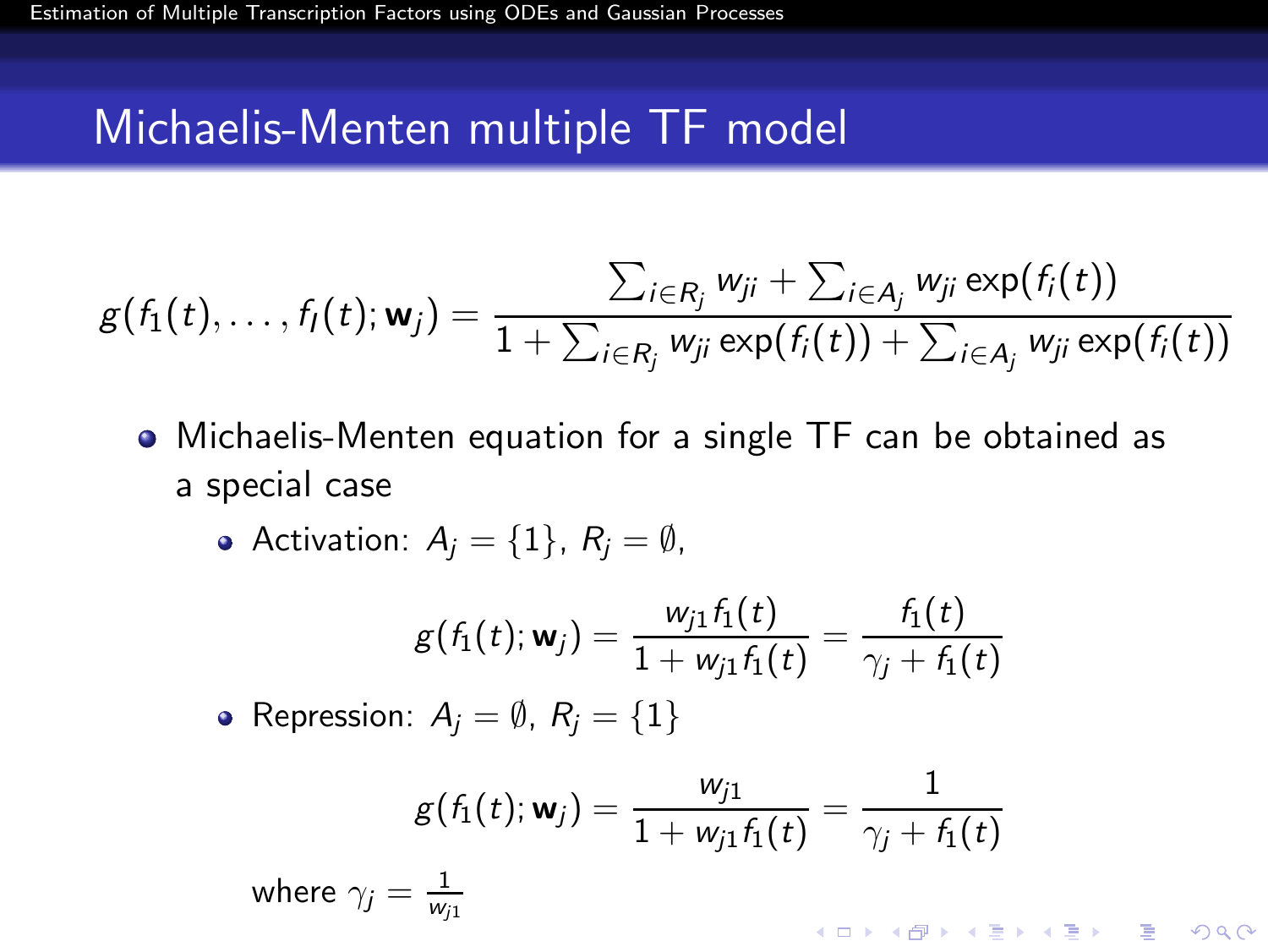[Estimation of Multiple Transcription Factors using ODEs and Gaussian Processes](#page-0-0)

## MCMC

Similarly to the sigmoid model. But the set of the activators  $A_i$  and the set of repressors  $R_i$  are sampled based on Gibbs sampling by taking all possible combinations.

K ロ ▶ K @ ▶ K 할 > K 할 > 1 할 > 1 이익어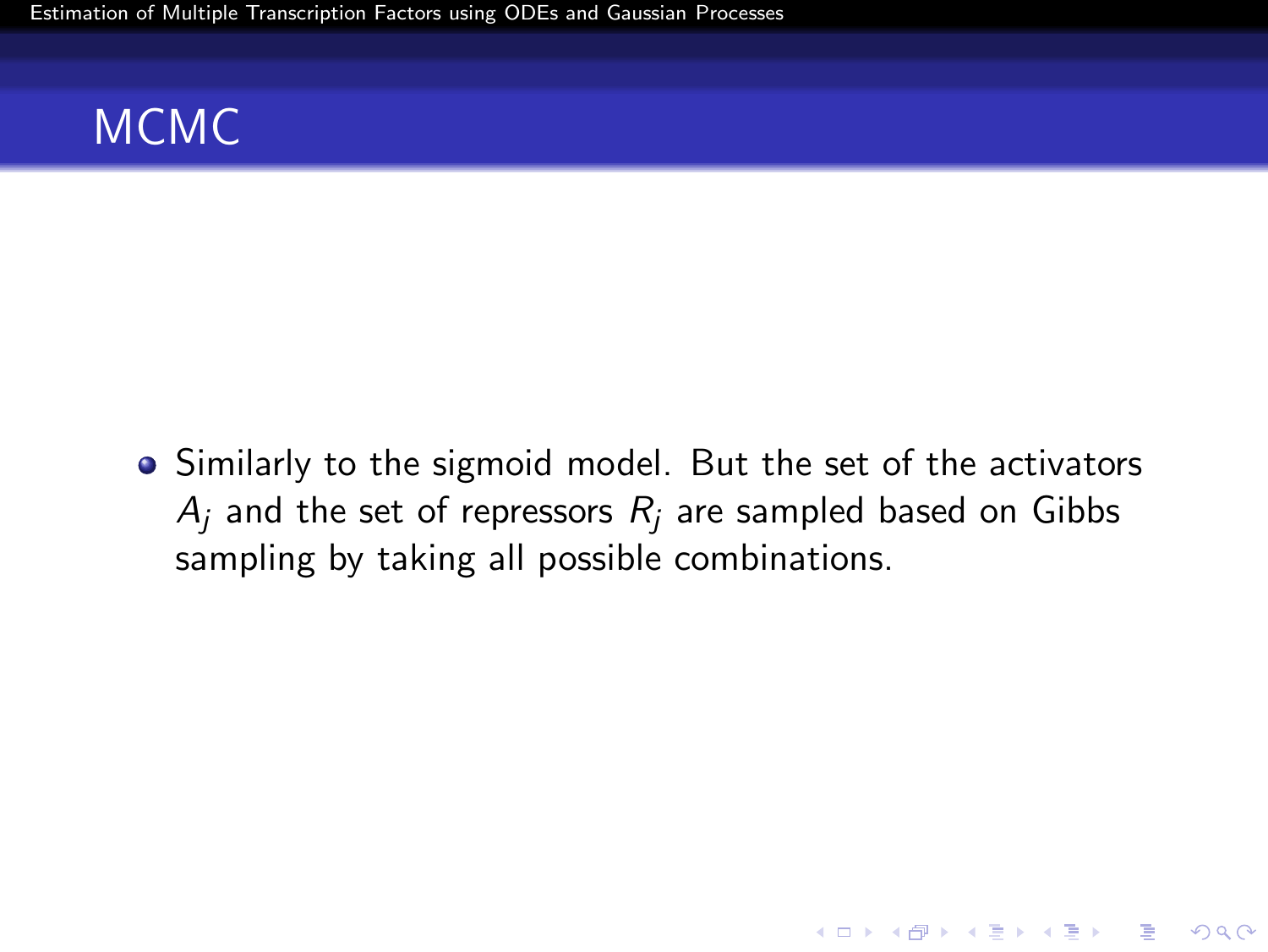- We consider a set of 30 genes regulated by 3 TFs.
- Side information: We assume we know which TFs regulate each gene, but we do not know whether a TF activates or represses a certain gene
- We wish to estimate the TF profiles, kinetic parameters, etc
	- and to predict which TFs are activators and which are repressors for each gene

**ADD YEARS ARA YOUR**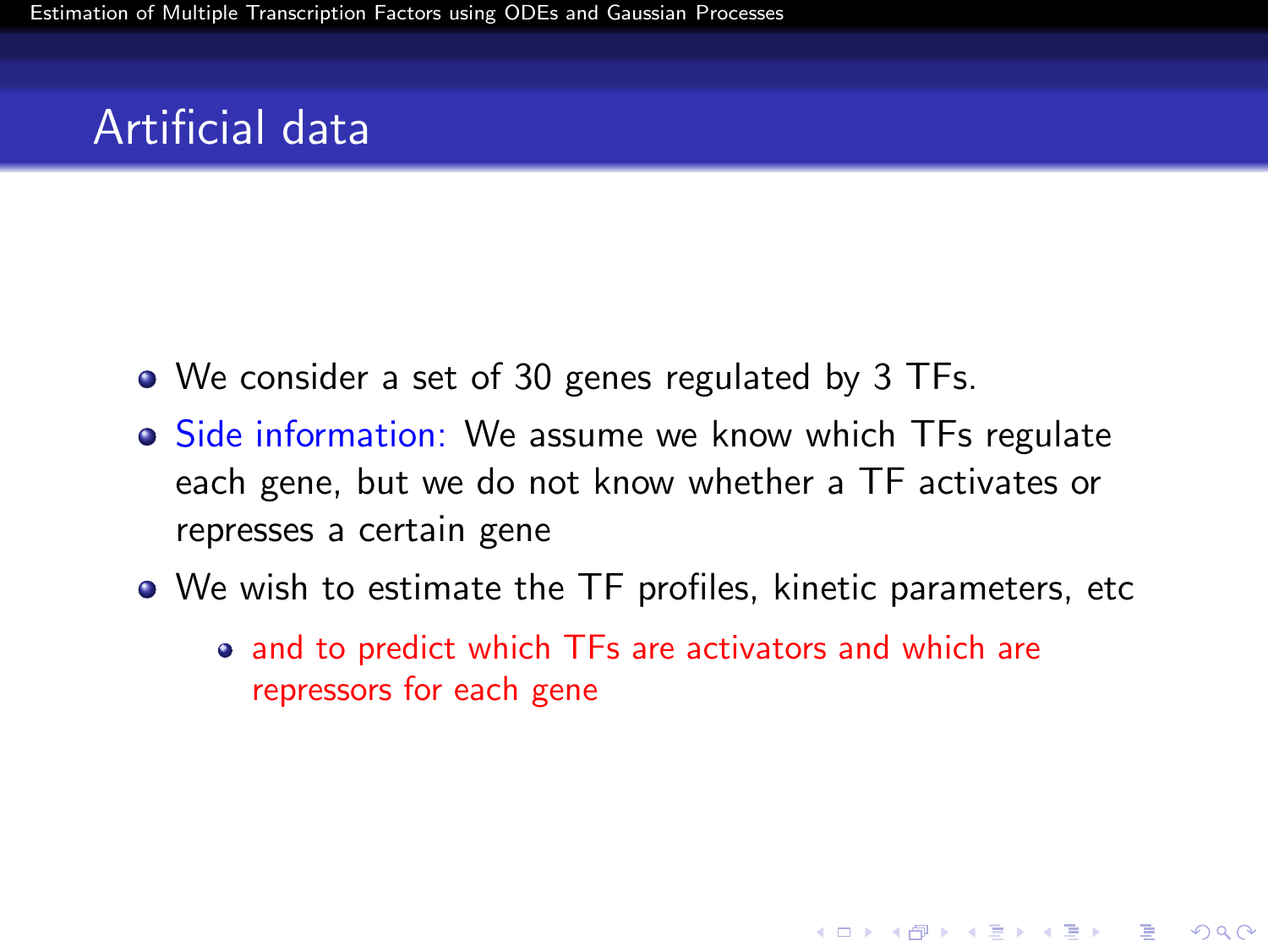

Figure: The inferred profiles of the three TFs. With red solid lines are the ground-truth TFs used to generate the toy data. With blue lines shaded error bars are the inferred TF profiles.

**ADD YEARS ARA YOUR**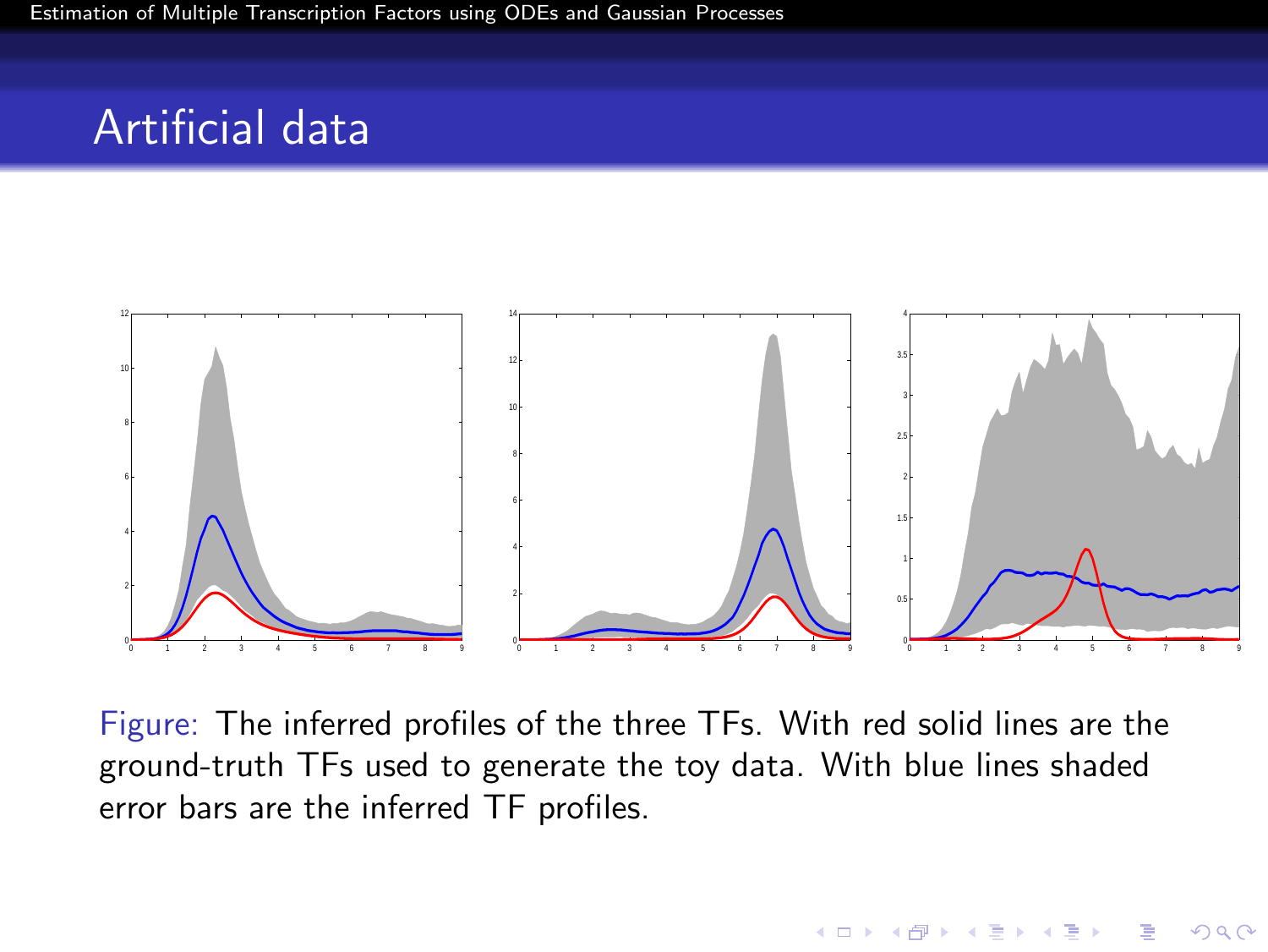

Figure: The predicted gene expressions. Red crosses represent the actual gene expression and the blue line with shaded error bars are the prediction found by MCMC.**K ロ ▶ K @ ▶ K 할 X K 할 X - 할 X - 9 Q Q ^**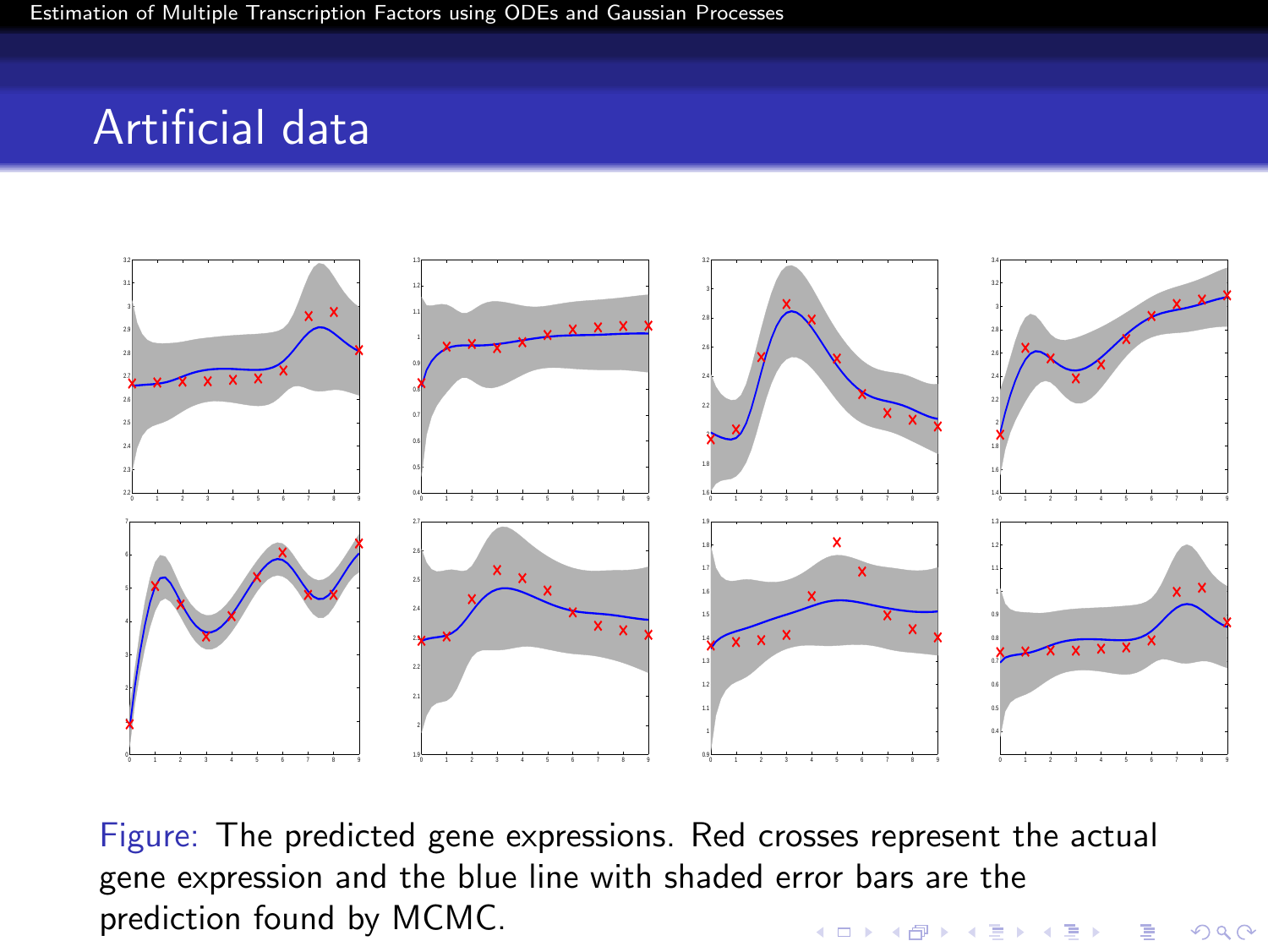[Estimation of Multiple Transcription Factors using ODEs and Gaussian Processes](#page-0-0)

#### Artificial data

Total classfication error regarding which TFs are activators and which are repressors for each gene

 $0.2447 \pm 0.0617$ 

K ロ ▶ K @ ▶ K 할 > K 할 > 1 할 > 1 이익어